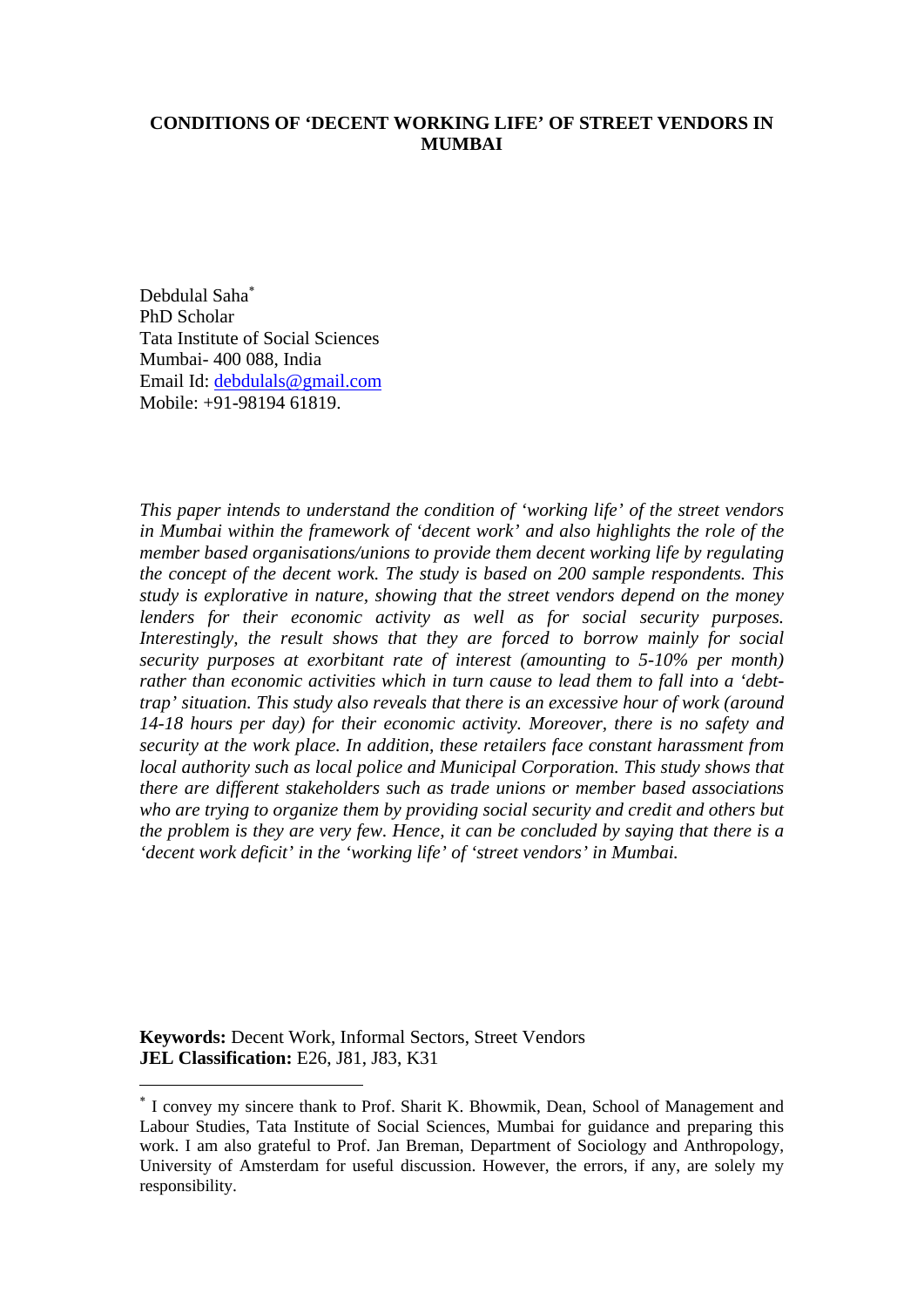## **I. INTRODUCTION:**

<u>.</u>

The 'decent work'<sup>1</sup> can be defined as protective work wherein rights are protected specifically employment, income and social protection of the workers, which can be achieved without compromising workers' rights and social standards. This would thereby ensure poverty reduction by increasing work opportunities, rights actualisation at work, social protection and greater voice of the workers which in turn associated would result in improvement of workers' capabilities and their overall well-being (ILO 1999; Rodgers 2001; Chen et al. 2004; Takala 2005). One of the hearts of the notion of the 'decent work' is to promote "opportunities for women and men to obtain decent and productive work, in conditions of freedom, equity, security and human dignity" (ILO 1999: p. 3). The major four pillars (ILO 1999) of the 'decent work' are the opportunities for employment and income, the respect for rights at work, the social protection and the strong social dialogue which are the fundamental dimensions of the 'quality of work' in development thinking and economic policy (ILO 1999).

In the era of globalisation, the retail sector is the fast growing emerging sector after agriculture in India by providing employment. However, besides formal retail chain, small retailing including street vending has been one of the easiest ways to survive for working poor and is wide spread in the urban informal sector. Nonetheless, it is noticed that there has been a phenomenal increase in the number of street vendors leading to an increase in the number of workers in the informal sector in India and Mumbai has witnessed for containing highest street vendors among all major cities in India. According to National Commission on Labour, street vendors are identified as self-employed workers in the informal sector<sup>2</sup> who offer their labour for selling goods and services on the street without having any permanent built-up structure (Bhowmik 2001). However, literatures (Bhowmik 2001; Anjaria 2006) have stated many problems of street vendors regarding their social protection, working condition, credit accessibility, and their public space utilisation. Even National Policy

<sup>&</sup>lt;sup>1</sup> The concept of the 'decent work' was launched in 1999 in the Report of the Director-General to the International Labour Conference meeting in its 87<sup>th</sup> Session.

 $2^2$  According to the heterogeneity characteristics of the informal sector, the workers have been broadly divided into three groups of workers, namely, wage workers in the informal sector, self-employed in the informal sector, unprotected wage workers in the formal sector (Chen et al., 2002; NCEUS 2007).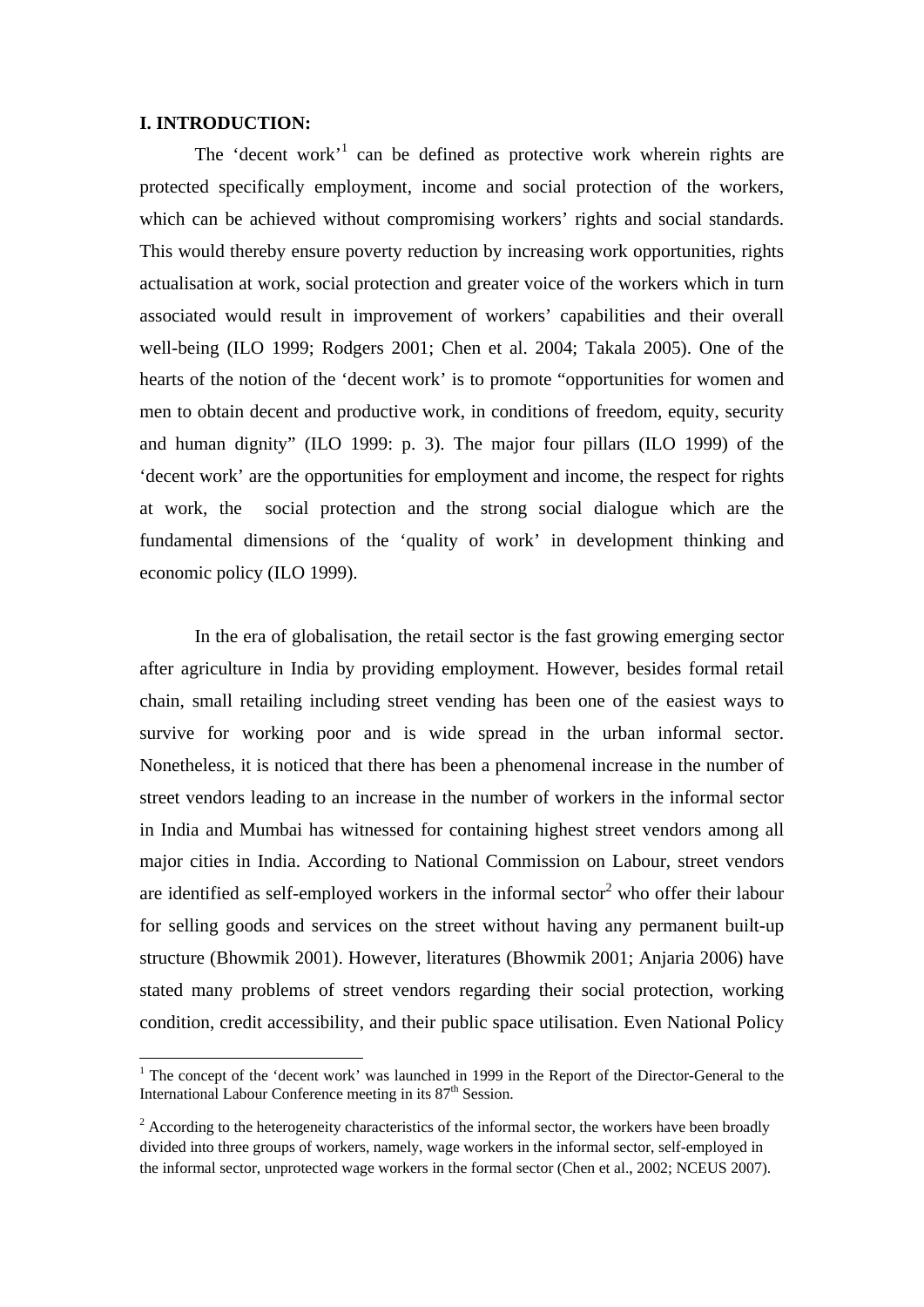on Urban Street Vendors (2004) has also pointed out the major problems and recommended policies on their livelihood conditions, social protection, economic activity, organisations or associations for collective bargaining.

Hence, this paper intends to understand the 'working life' of street vendors in keeping with their financial accessibility; social security, occupational wellbeing, the working condition in Mumbai within the framework of 'decent work'. Moreover, this study has also focused how the member based organisations regulates the decent work indicators to provide them a 'decent working life' and 'decent working environment'.

The present paper has been organised into the following sections. Section-I dealt with the introductory section. Section-II illustrates an overview of the informal sector in Indian context. The role of the street vendors in the urban informal sector in India has been discussed in this section. Section-III discusses on the 'decent work' and its indicators. The objectives of the study have been described in Section-IV. Methodology and data sources of the present study have been discussed in section-V. This study is mainly based on the primary data. Therefore, the socio-demographic and economic profiles of 200 street vendors based on primary survey have been discussed in section-VI. Section-VII focuses on the financial accessibility of street vendors. Condition of the social security has been explored in section VIII. Indebtedness of the street vendors has been analysed in Sections IX. Working conditions of the street vendors based on primary data has been highlighted in the Section- X. Section- XI discusses about the concluding remark of the present paper.

# **II. INFORMAL SECTOR AND INDIA: AN OVERVIEW**

In India, the terms 'unorganized sector' and 'informal sector' are being used interchangeably (NCEUS 2007: p.2). According to NCEUS report (2007), the unorganized sector in Indian context is defined as a sector which *'consists of all unincorporated private enterprises owned by individuals or households engaged in the sale and production of goods and services operated on a proprietary or partnership basis with less than ten workers which is characterized by a high incidence of casual labour mostly doing intermittent jobs at low wage rate at low investment rate'* (NCEUS 2007: p.3). In current Indian labour market scenario, a huge magnitude of labour force comprising around 92 percent derive their livelihood from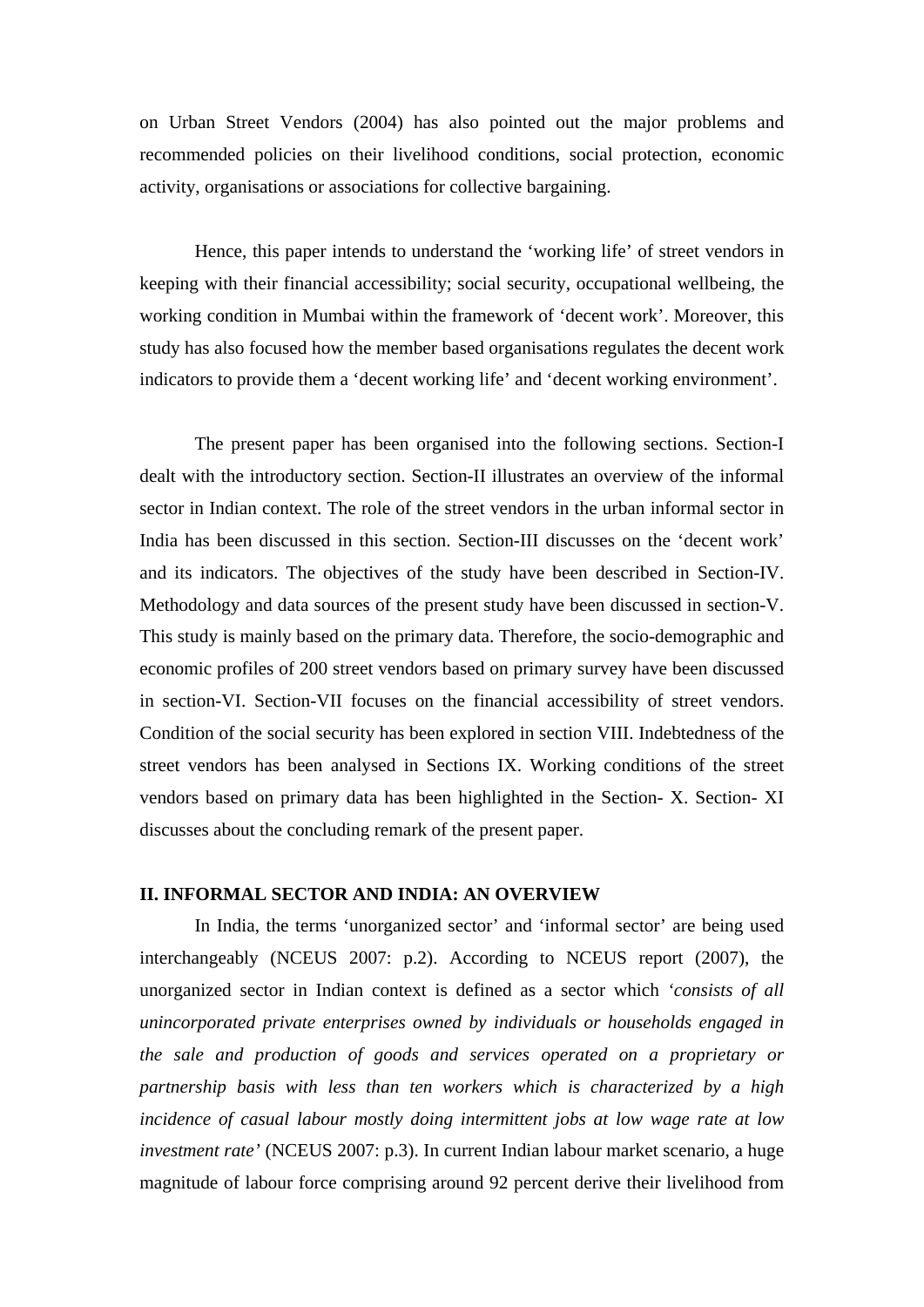the 'informal sector'<sup>3</sup> that has occupied more than 60 percent share to the Net Domestic Product (NDP) at current prices (NSSO, 2004-05). In addition, the contribution of the informal sector in the Indian economy has been very much significant in contribution to NDP, saving and capital formation but it is noted that conditions of the work and workers in the informal sector are very poor and miserable (NCEUS $<sup>4</sup>$  2007). The informal sector workforce in India is estimated about 422</sup> million workers, representing nearly 92 percent of the total workforce about 457 million (NSSO, 2004-05). According to National Commission on Labour, there are 106 categories of workers including agricultural workers, agarbatti makers, beedi rollers, construction workers, home-based workers, rickshaw pullers, and street vendors and so on. Around 10 million vendors in India and about 250000 vendors in Mumbai are surviving their livelihood from this profession (GOI  $2004<sup>5</sup>$ ).

# **Role of Street Vendors in the Urban Informal Sector in India**

As street vendors are identified as self-employed workers in the urban informal sector, this sub section mainly focuses on the role of the street vendors in the urban India. According to the level of income, NCEUS (2007) has also categorised workers in the unorganised sector. Interestingly, NCEUS has found around 75 percent self-employed workers belong to poor and vulnerable group in the unorganised sector in India and only around 25 percent belong to high income group. On the other hand, NCEUS has also categorised different types of workers within self-employed workers based on income. Hence, according to NCEUS, street vendors are located in the low income self-employed group of workers those who are poor and vulnerable.

Street vendors play very important role in urban India by providing employment and income and other aspects. They sell different kinds of goods such as

<u>.</u>

<sup>&</sup>lt;sup>3</sup>The term 'informal sector' is broadly being used to mean economic activities of firms and individuals that are not registered for the purpose of taxation or regulation by the state because the products produced by them may be legal but the process through which they sold may not be fully legal (Lund 1998; Chen et al. 2002). The concept of 'informal sector' was officially first used in ILO-UNDP documents with reference to Kenya Employment Mission in 1972. Then the term 'informal sector' was first used by Keith Hart (1973) in his analysis of people in Ghana employing self-employed sector, outside of the formal labour market who were unable to search jobs in the formal sector.

<sup>&</sup>lt;sup>4</sup> NCEUS stands for National Commission for Enterprises for the Unorganized Sector.

<sup>5</sup> See http://nceus.gov.in/Street%20Vendors%20policy.pdf.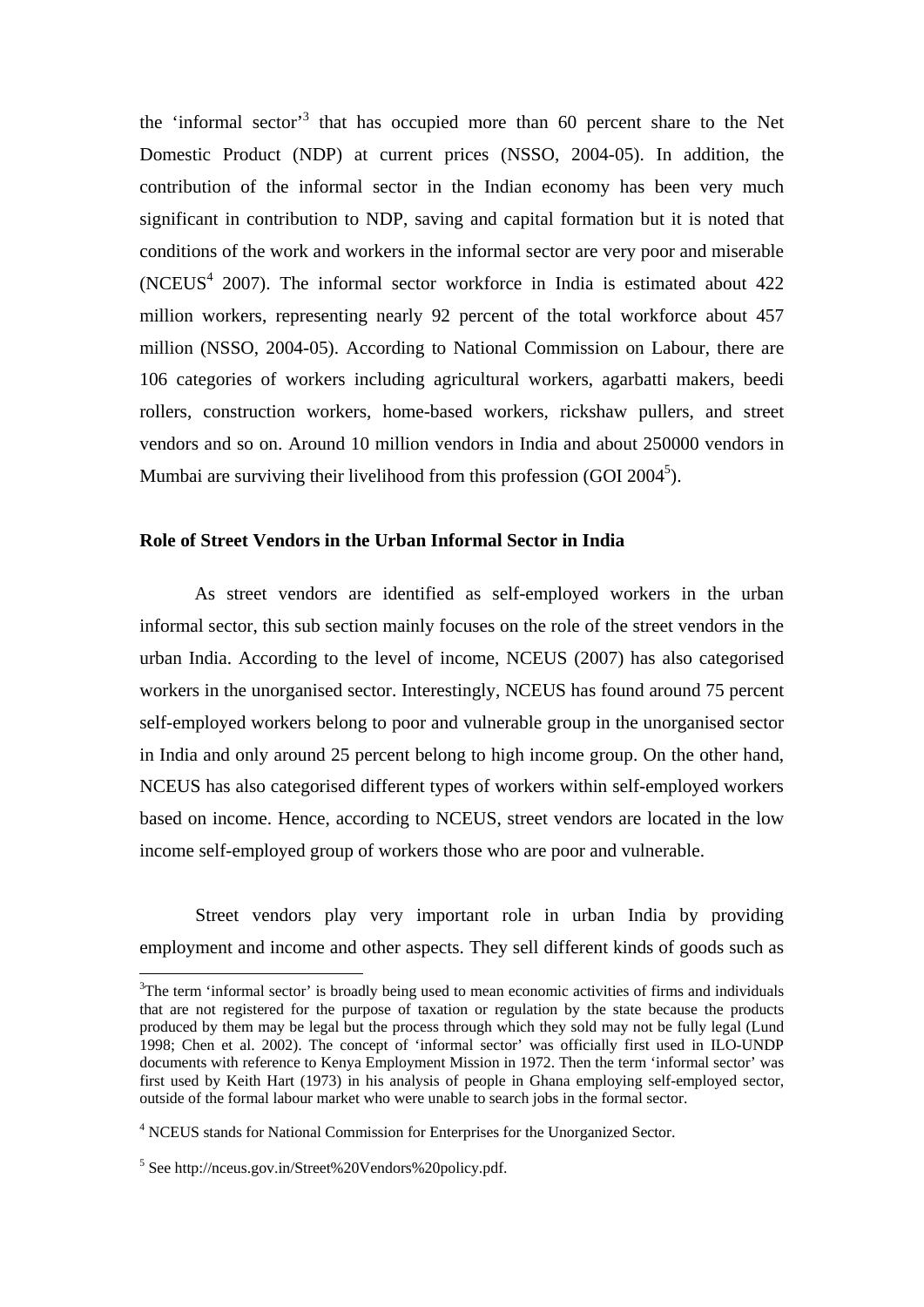clothes and hosiery, lather, moulded plastic goods and different kinds of household necessary goods, which are manufactured in small scale or home based industries where large numbers of workers are employed (Bhowmik 2001). The manufacturers could have hardly marketed for their products. Apart from non-agricultural product, street vendors also sell vegetable and fruits also. Thus, urban poor, namely street vendors are providing the market for home-based manufacturing product and as well as agricultural products. In this way, street vendors help sustain employment in these home-based and small-scale industries and traditional sector. Therefore, it can be said that several sectors and labour are linked with street vendors in terms of products they sold.

Besides the employment context, street vendors also support urban rich and urban poor. Street vendors prop up urban rich to provide daily requirements as available on their doorsteps because some street vendors built up their profession in front of housing complexes (Tiwari, 2000). Urban youth prefer to purchase clothes and other accessories from them because products sold by them are typically cheaper than those found in formal retail outlets.

On the other side, lower income group people are also benefited and spend a higher portion of their income on purchase from street vendors because their goods are cheap and affordable. It was estimated around 30 percent of Mumbai workforce have at least one meal a day from vendors (Bhowmik, 2001). Thus, they are in fact the solution to some of the problems of the urban woe-stricken people.

# **III. DECENT WORK AND ITS INDICATORS:**

The primary goal of the ILO is to promote opportunities for men and women to obtain decent and productive work, in condition of freedom, equity, security and human dignity, especially for the informal sector workers (ILO 1999; Trebilcock 2004). This 'decent work' agenda is not only for formal sector workers but also for unregulated wage workers, self-employed workers and home-based workers those who work in the informal sector (ILO 1999; Ghai 2003; Trebilcock 2005). The employment component is one of the important objectives of the 'decent work'. Productive employment and decent living standards can improve social and economic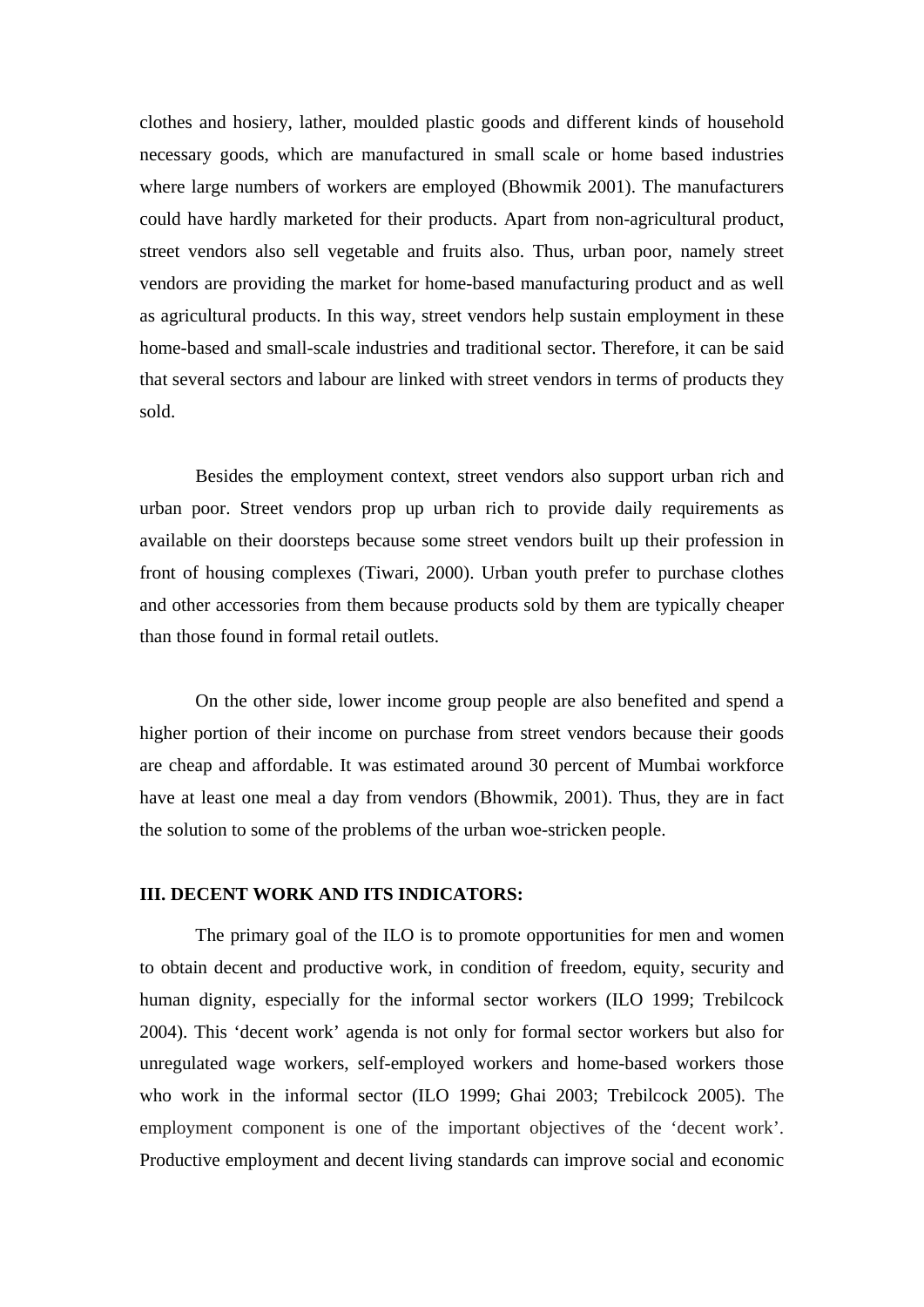development which also enhances the 'quality of life' which leads to human development (ILO 1999; Ahmed 2003; Bescond et al. 2003).

The rights at work component refer to freedom from child labour, forced labour, discrimination in employment and freedom of association and collective bargaining where as discrimination at work is based on sex, language, political opinion or social origin (ILO 1999; Bescond et al. 2003; Ghai 2003).

Indicators on social protection include proportion of workers covered against main contingencies and receiving benefits in respect of sickness, unemployment, old age, maternity, disability etc; adequacy of benefits received under these heads; public social security expenditure as proportion of GDP; public expenditure on needs-based cash income support as proportion of GDP; and levels of deprivation in specific areas such as nutrition, health, education and poverty among vulnerable groups (ILO 1999; Bescond et al. 2003; Ghai 2003).

Indicators on social dialogue include freedom of association and collective bargaining; proportion of workers covered by collective bargaining agreements; participation in workplace decision-making; and participation by workers, employers and civil society organizations in national policy-making bodies (ILO 1999; Bescond et al. 2003; Ghai 2003).

Of the 'decent work' indicators mentioned above, the present study considers the following:

(a) **Employment opportunities** considering indicators namely, level of income, working hour, employment security, security at workplace, financial accessibility;

(b) **Social security** taking into consideration indicators such as maternity benefits, medical facility, children's education, accident;

(c) **Social dialogue** considering the role of member based organisations towards their social security, financial accessibility, for their voice and their collective bargaining.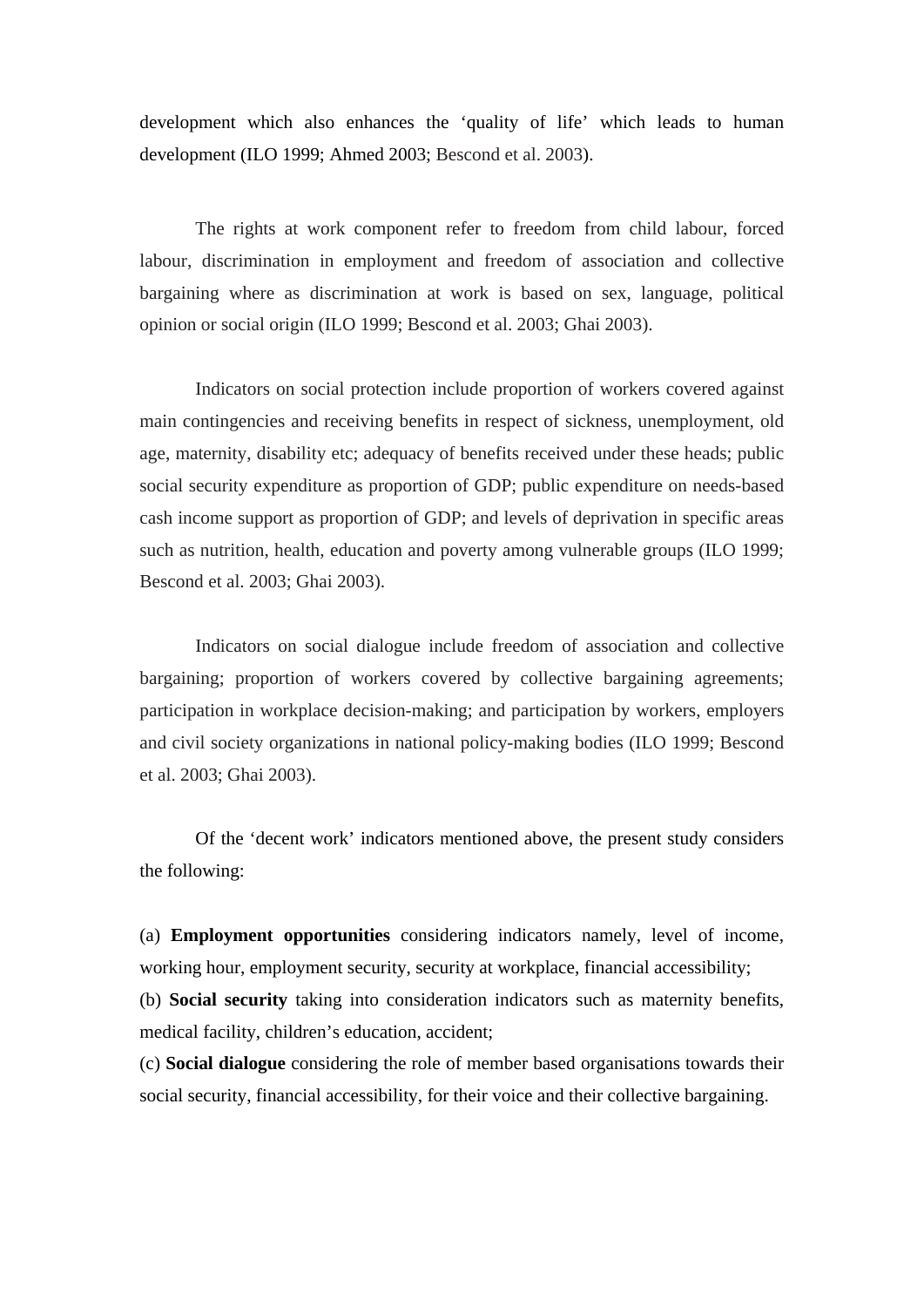## **Rationale for the Study:**

The main reason to select this study is that there is no even single study based on the aspect of 'decent work' in the context of street vendors. Thus, this study attempts to explore the conditions work within the new frame of 'decent work' by taking into consideration all the mentioned indicators. However, it is interesting to look into the working conditions in terms of income level, working hours, safety at work place, bribe payment to exist in the market, leisure time in the current scenario, especially in this global era. As stated by Bhowmik (2007), the street vendors have scarce resources for their trade and need to obtain credit, this study becomes prime important as it attempts to explore how the financial accessibility is being operated among street vendors and this study will definitely throw light on this aspect of street vending. Access to social security for the street vendors is another major problem that has been stated by author and national policy (National Policy on Urban Street Vendors 2004; Bhowmik 2007). However, there is no particular study on social security for this group of workers in Mumbai. Thus, this study is the benchmark study on social security for street vendors in Mumbai. Moreover, National Policy on Urban Street Vendors (2004) suggests that associations should come forward to organise them. Hence, this study seeks whether member based organisations are regulating the concept of the 'decent work' or not.

## **IV. OBJECTIVES OF THE STUDY:**

Based on the above discussion, the broad objective of the study is to understand the condition of 'working life' of street vendors in terms of working condition, their financial accessibility, social protection, and also to look into the role of organisations to provide them the decent working life.

The specific objectives of the research paper are:

**1.** To understand the financial accessibility of their economic activity including institutional credit and other purposes and role of the organisations towards their financial accessibility.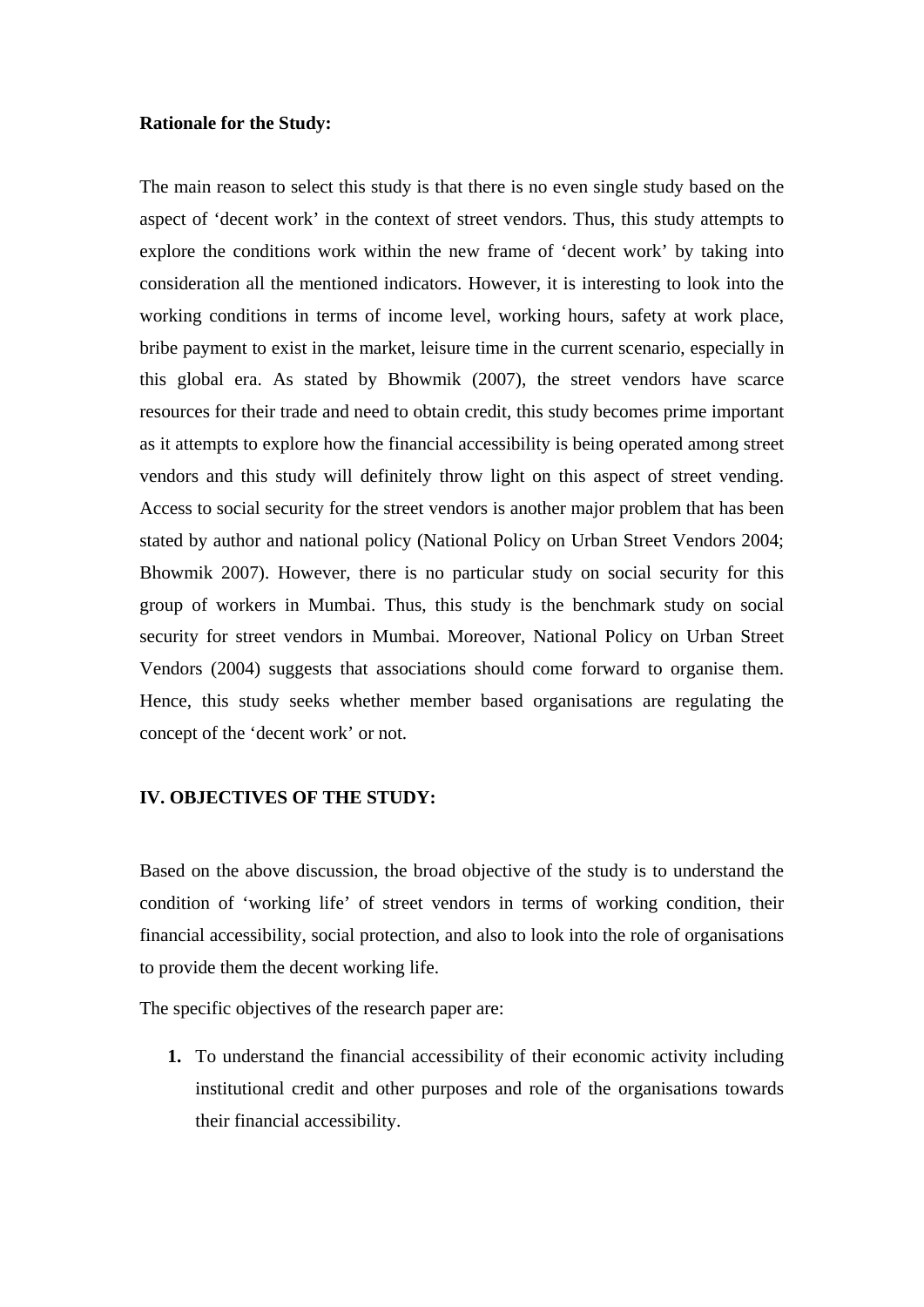- **2.** To explore how do the street vendors accomplish their social security in terms of maternity benefits, medical facility, and children's education of street vendors, especially in absence of government assisted social security and role of member based organisations towards it.
- **3.** To explore the occupational wellbeing of street vendors, taking into consideration, income level, working hours, safety at workplace, bribe payment, dignity at workplace and role of organisations towards their occupational wellbeing to improve their 'working life' and to provide them a better 'working environment'.

# **V. METHODOLOGY AND DATA SOURCES:**

This study is based on primary data to look into the present situation of street vendors in Mumbai. Three-Stage Sampling<sup>6</sup> method, like multi-stage sampling which uses the combinations of various sampling techniques (Agresti and Finlay 1997), has been used to draw sample from Mumbai. The survey was conducted during May, 2008 to November, 2008. The unit of analysis as well as primary stakeholder of the study is street vendors in Mumbai. However, trade union members of the organisations are the secondary stake-holders since they are also interviewed to look into the role of the organisations to provide the decent work indicators to them.

## **Sampling Design:**

Mumbai has been selected according to its rapid urbanisation, best commercial part of India, its geographical location and other certain characteristics such as employment status and wide spread formal retail chain and street trading among all major cities in India. Since the present research paper is mainly primary data based, three stage (3-Stage) sampling method has been designed to draw sample.

# *1st Stage Unit:*

1

When population is scattered over the region and complete lists of the total population is not available, 'cluster' helps to obtain easily for sampling (Murthy 1967:

<sup>6</sup> Murthy, M.N. (1967). *Sampling: Theory and Methods.*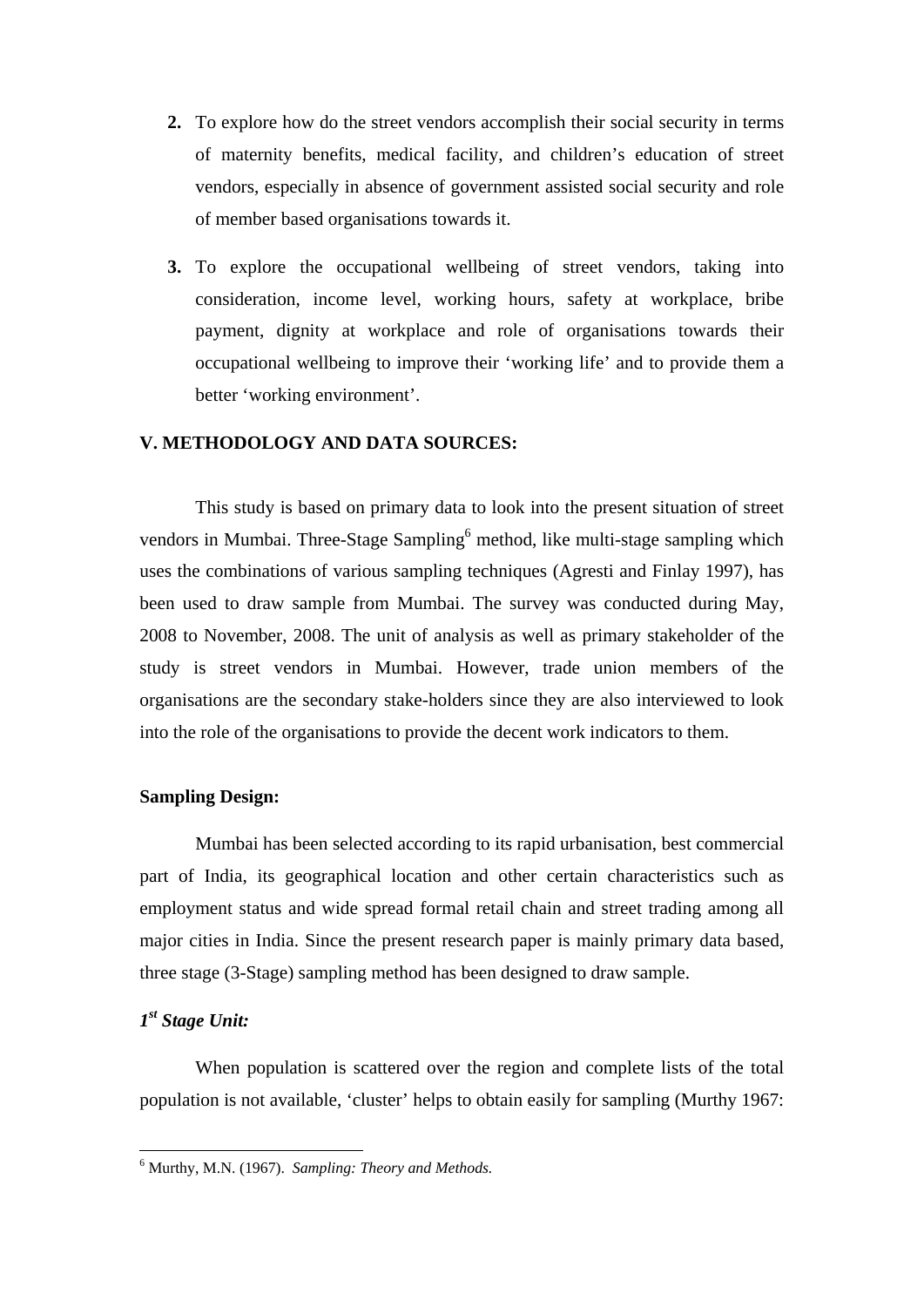p 293). In 1<sup>st</sup> Stage Unit, Mumbai has been divided into five parts (Cluster), such as, Dharavi, Jogeswari, Kandivali, Powai, and Ville Parle in terms of volume of street vendors due to unavailable list of street vendors in Mumbai. These clusters are selected at random by using Mumbai Map.

# *2nd Stage Unit:*

Sampling error can be reduced either increasing sample size or to make homogeneity group (Babbie 2001). Since street vending profession is heterogeneity in nature, *stratification* method helps to make homogeneous group in that group of workers (Babbie 2001). In each cluster, street vendors have been divided into seven 'stratum' such as vegetables vendors, fruits vendors, garment vendors, and others; according to their employment patterns.

# *3rd Stage Unit:*

In 3<sup>rd</sup> Stage Unit, according to the heterogeneity number of street vendors in each part, 'quota' has been fixed to draw sample from each *stratum* since population was unknown (Babbie 2001; Ahuja 2006). This quota depends on the volume of street vendors of each part and street vendors have been selected at random within each 'quota' from each 'cluster'.

## *Total Sample Size:*

This study covers 200 samples from the five places in Mumbai. The samples selected from each study area have been shown in the table 1 which as follows:

| <b>Name of the Places</b> | <b>Total Sample Chosen</b> |
|---------------------------|----------------------------|
| Dharavi                   | 33                         |
| Jogeswari                 | 40                         |
| Kandivali                 | 45                         |
| Powai                     | 22                         |
| Ville parle               | 60                         |
| Total (n)                 | 200                        |

**Table 1: Total Sample Chosen from each Study Area**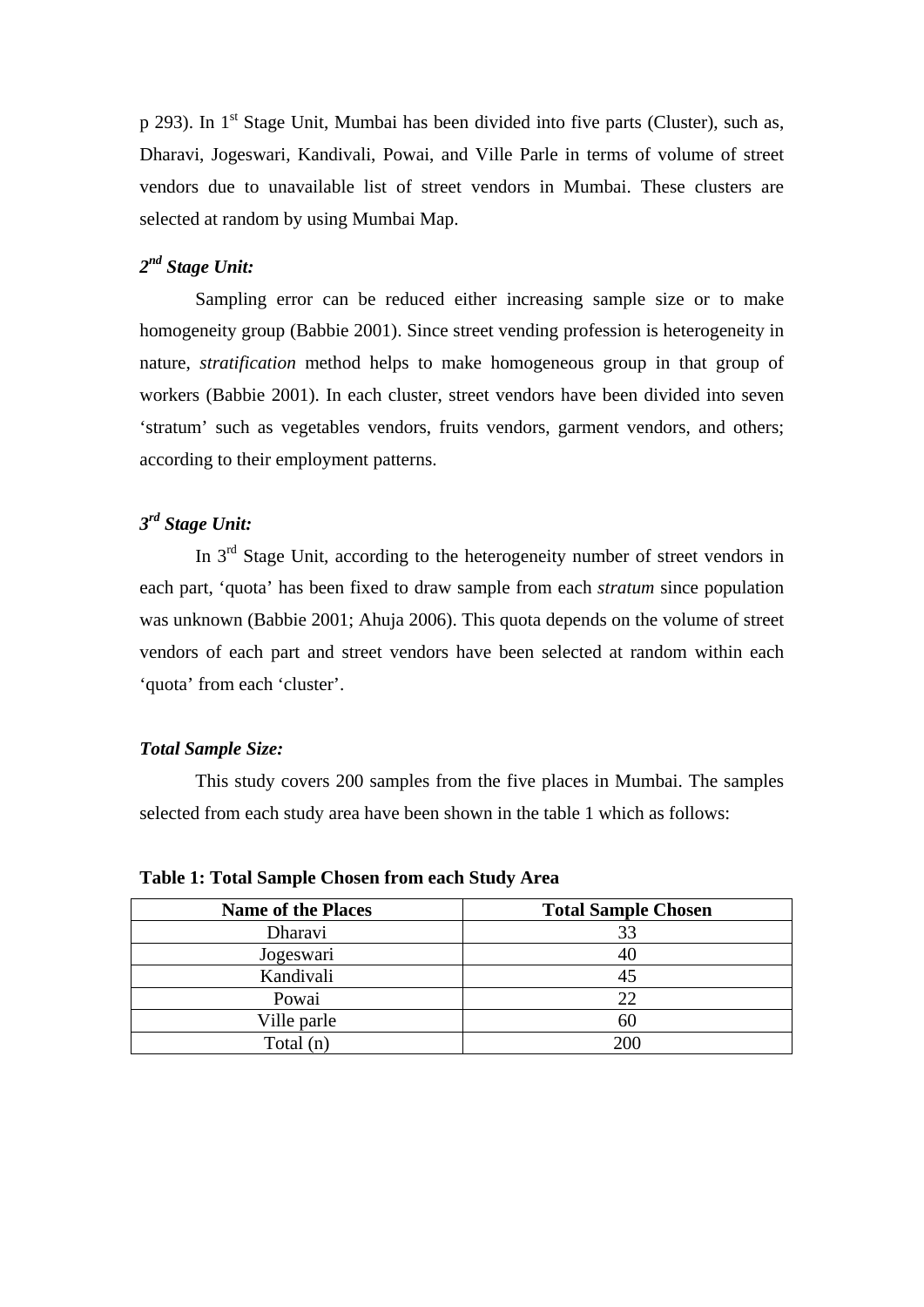#### **Data Collection Tools:**

#### *Questionnaire:*

*Structured Questionnaire* has been used to directly associate with the survey based on the objectives of this study (Ahuja 2001). *Closed ended* and *open ended* question have been asked to the respondent. Since some of the research questions are explorative in nature, open ended questions helped to explore the current situations (Ahuja 2006).

### *Interview Methods:*

*Personal interview* and *group interview* methods have been conducted for the method of interview (Ahuja 2006). Personal interview of 200 individual street vendors and 5 key respondents have been conducted during survey. These five key respondents are basically active members from member based organisations to know the role of these member based organisations for the street vendors in Mumbai.

# **VI. SOCIO-DEMOGRAPHIC AND ECONOMIC PROFILE OF THE STREET VENDORS:**

The following all sections show the possible outcomes of the present study and corresponding percentages of the outcomes which are represented by values within parenthesis. In this section, socio-demographic and economic profiles of the vendors based on primary data have been explained.

#### **Demographic and Social Profile:**

Street vending profession is mainly male oriented occupation in Mumbai (Bhowmik 2001) and the result of this study also shows that. The sex composition of the street vendors in the study area demonstrates that there are around 77 percent of the vendors is men vendors and about 23 percent is women (Table 2). In context of religion, there are about 59 percent Hindu vendors of the total, around 33 percent are Muslims, 7 percent of total is Christian and about 9 percent vendors are Sikh (Table 2). In the case of caste composition, about 60 percent of the total belongs to general caste, 25 percent vendors belong to the SC categories, and 6 and 9 percent belong to ST and OBC categories respectively (Table 2).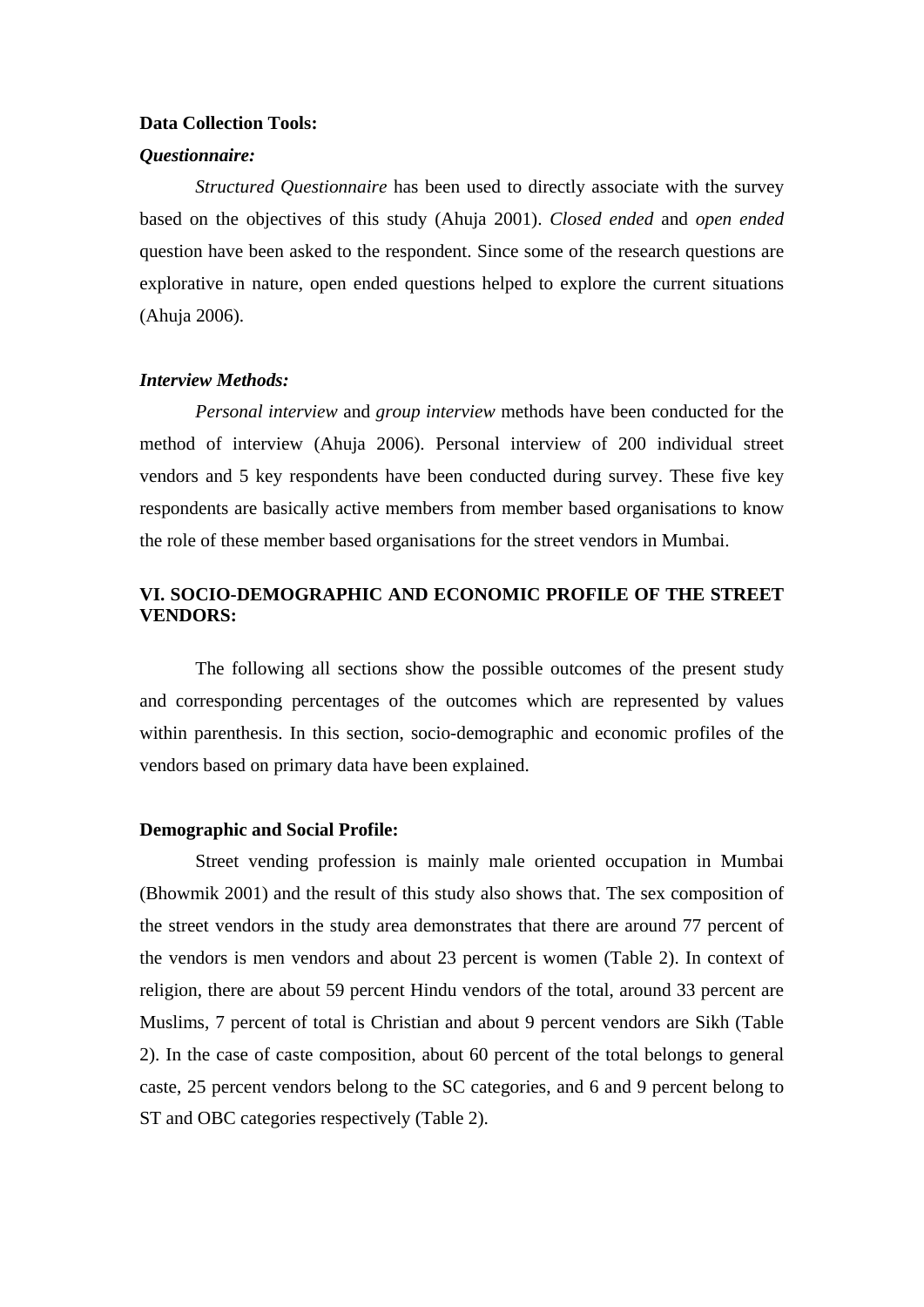| <b>Indicators</b>  | <b>Possible Outcomes</b>          | Total no. of cases (percentage) |
|--------------------|-----------------------------------|---------------------------------|
| <b>Sex</b>         | Male                              | 154 (77)                        |
|                    | Female                            | 46 (23)                         |
|                    | Total (n)                         | 200 (100)                       |
|                    | Hindu                             | 118 (59.0)                      |
|                    | Muslim                            | 66 (33.0)                       |
| <b>Religion</b>    | Christian                         | 7(3.5)                          |
|                    | Sikh                              | 9(4.5)                          |
|                    | Hindu                             | 118 (59.0)                      |
|                    | Total (n)                         | 200 (100)                       |
| Caste              | General                           | 121(60.5)                       |
|                    | <b>SC</b>                         | 49 (24.5)                       |
|                    | <b>ST</b>                         | 12(6.0)                         |
|                    | <b>OBCs</b>                       | 18(9.0)                         |
|                    | Total (n)                         | 200 (100)                       |
| <b>Educational</b> | Illiterate                        | 34(17.0)                        |
| <b>Level</b>       | Can sign Only                     | 17(8.5)                         |
|                    | <b>Primary Education</b>          | 17(8.5)                         |
|                    | <b>Upper Primary Education</b>    | 65(32.5)                        |
|                    | <b>Secondary Education</b>        | 48 (24.0)                       |
|                    | <b>Higher Secondary Education</b> | 16(8.0)                         |
|                    | Graduate                          | 3(1.5)                          |
|                    | Total (n)                         | 200 (100)                       |

**Table 2: Socio-Demographic Profile** 

Source: Computed by author based on primary data where n= 200

# **Educational Profile:**

The educational level among street vendors is generally low which has been shown in table 2. Out of total covered, around 17 percent vendors are illiterate, about 8.5 percent of total vendors can sign only, and about 8.5 percent have only primary level of education. Some of vendors having graduation, about 1.5 percent of total vendors (table 2), came from the rural areas in search of better-paid job in the formal sectors in Mumbai but street vending is one of the easiest means of earning for livelihood as it requires minor financial input. Hence, they became street vendors.

## **Level of Income:**

The earning of street vendors depends on the products they sell, and it deviates from trade to trade, location to location, the volume of trade and terms of trade. Table 3 shows that around 23 percent vendors' per month income are between Rs. 3000 and Rs. 4500 while 13.5 percent vendors' per month income fall into Rs. 6000 and so on.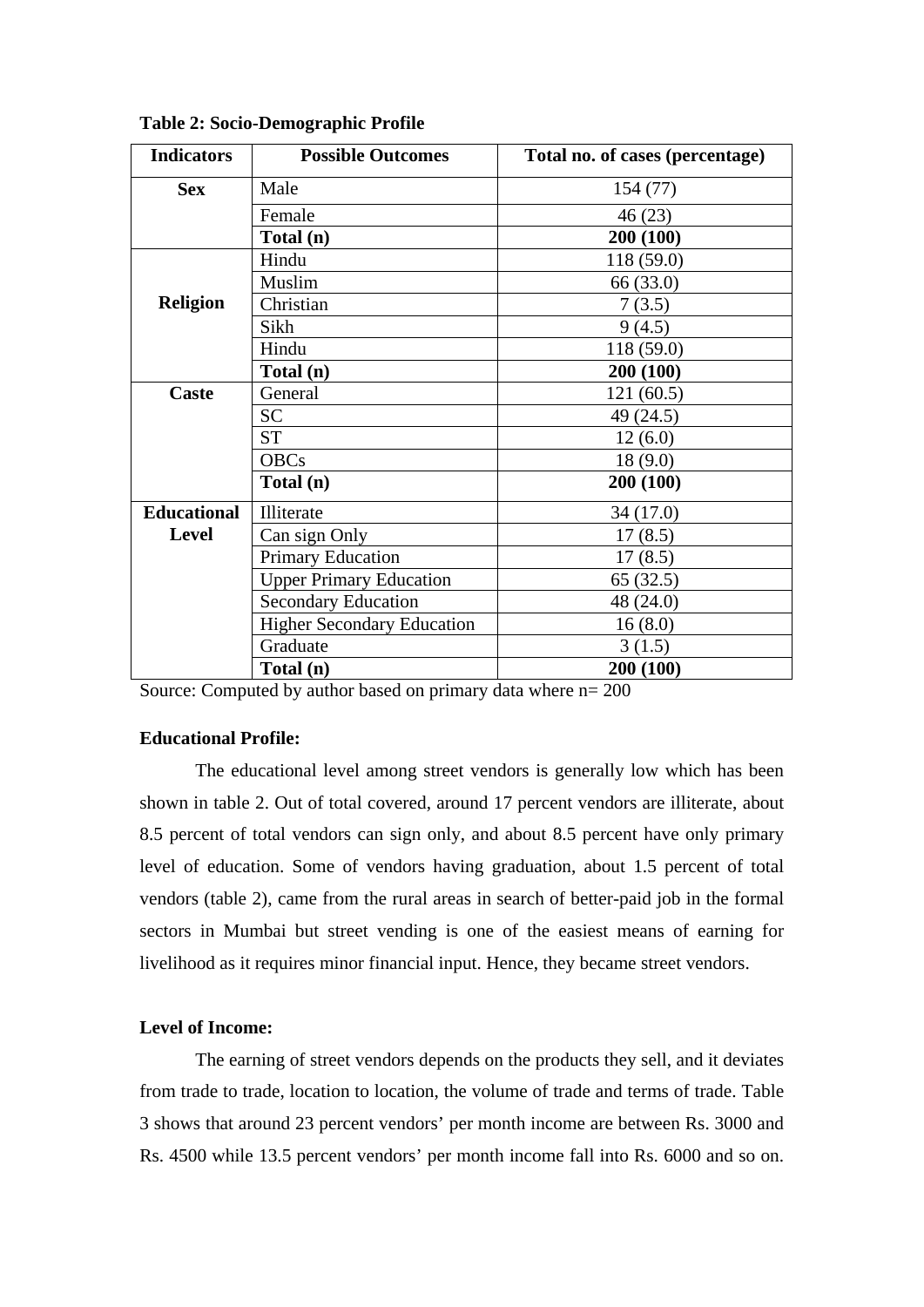It is seen that there are few of the vendors' income is quite high according to their business types, age of the business, location and product they sold. Interestingly, it is noticed from the data that income of garment vendors, vendors those who are selling fruits, electronics items deviates from vegetable vendors and small enterprises. But the profit margin of the vendors those who sold raw materials, namely, vegetable vendors, fruit vendors, food vendors is quite impressive than others category of vendors. These vendors earn about 50 to 60 percent profit of their daily sales.

| <b>Income Interval (Monthly)</b> | <b>Total No. Of Vendors (Percentage)</b> |
|----------------------------------|------------------------------------------|
| 3000-4500                        | 46(23.0)                                 |
| 4501-6000                        | 27(13.5)                                 |
| 6001-7500                        | 20(10.0)                                 |
| 7501-9000                        | 31(15.5)                                 |
| 9001-11000                       | 22(11.0)                                 |
| 11001-12500                      | 19(9.5)                                  |
| 12501-14000                      | 9(4.5)                                   |
| 14001-15500                      | 12(6.0)                                  |
| 15501-17000                      | 6(3.0)                                   |
| 17001-Above                      | 8(4.0)                                   |

**Table 3: Earning Status (Monthly)**

Source: Computed by author based on primary data where n= 200

# **VII. FINANCIAL ACCESSIBILITY OF STREET VENDORS AND THE ROLE OF THE MEMBER BASED ORGANISATIONS IN MUMBAI:**

Financial accessibility of street vendors depends on the volume of trade and types of the product they sold. Street vending profession is heterogeneity in character and this study considers only seven types of the occupations (Table 4). Interestingly, it is observed that most of the women vendors are vegetable vendors since it requires very low investment comparing other activities. In contrast, more financial supports are required for the vendors those who sold garments, eletronic items.

**Table 4: Types of the Occupational Distribution** 

| <b>Types of Occupation</b>        | <b>Total No. Of Vendors (Percentage)</b> |
|-----------------------------------|------------------------------------------|
| Vegetables                        | 66 (33.0)                                |
| Fruits                            | 40(20.0)                                 |
| <b>Electronics Items</b>          | 8(4.0)                                   |
| Household Utensils and Stationary | 13(6.5)                                  |
| Garments                          | 41 $(20.5)$                              |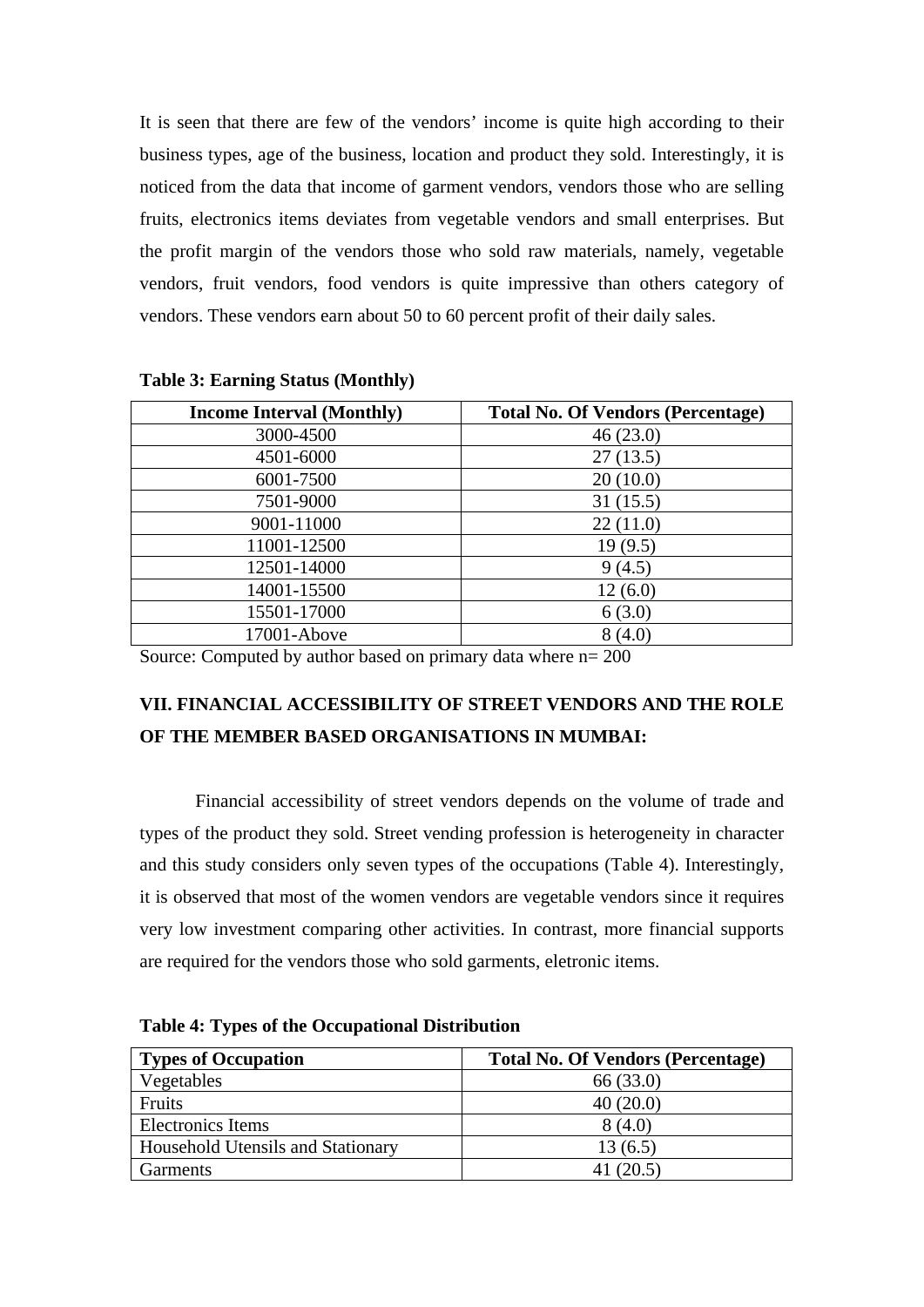| Lather Items | 10 (5 O)<br>1U |
|--------------|----------------|
| Food         | 22(11.0)       |

Source: Computed by author based on primary data where n=200.

# **Financial Sources of the Vendors:**

Access to capital is an important economic linkage that ties street trade to the economy which affects the vendors' economic activities, profits, and potential business growth. Capital is needed for initiating the business and, later, for running and expanding the business through buying new merchandise. Seven sources of capital have been identified which are (1) personal savings, (2) family or friends (without interest), (3) money lenders, (4) banks or co-operatives, (5) organisations, (6) local traders or retailers and (7) wholesalers.

The first two sources are mainly used for getting a business started; while the later all the sources are used for keeping it running or expanding the activity. Since street vending is considered as an illegal profession, they don't have access to institutional credit but it is interestingly noted that around 61 percent vendors starting their business with their personal savings and they save in the banks, namely corporation bank, IDBI, State Bank of India, Maharashtra Bank of India, Punjab National Bank, Bank of Boroda, Union Bank of India, United Bank of India. Broadly, street vendors access capital for their economic activity, to build housing, deposit for their house rent and especially for the social security purposes.

# **Financial Transaction:**

In the theoretical framework, Granovetter and et. al. (2001) developed the concept 's*tructural economic sociology*' based on the basic common principles such as (a) economic action is a form of social action, (b) economic action is socially situated or embedded, and (c) economic institutions are social constructions; which are the common principles of classic writers like Weber, Marx, Durkheim and Simmel. He also (2001) specifies that economic sociology emphasises the search for approval, status, sociability and power cannot be separated from economic actions. Economic action is 'embedded' in ongoing networks of personal relationships rather than being carried out by atomized actors, more specifically 'network' is set of contacts or social connections among individuals or groups since individual never isolated from society (Granovetter 1985). Moreover, Granovetter explains in *"a social*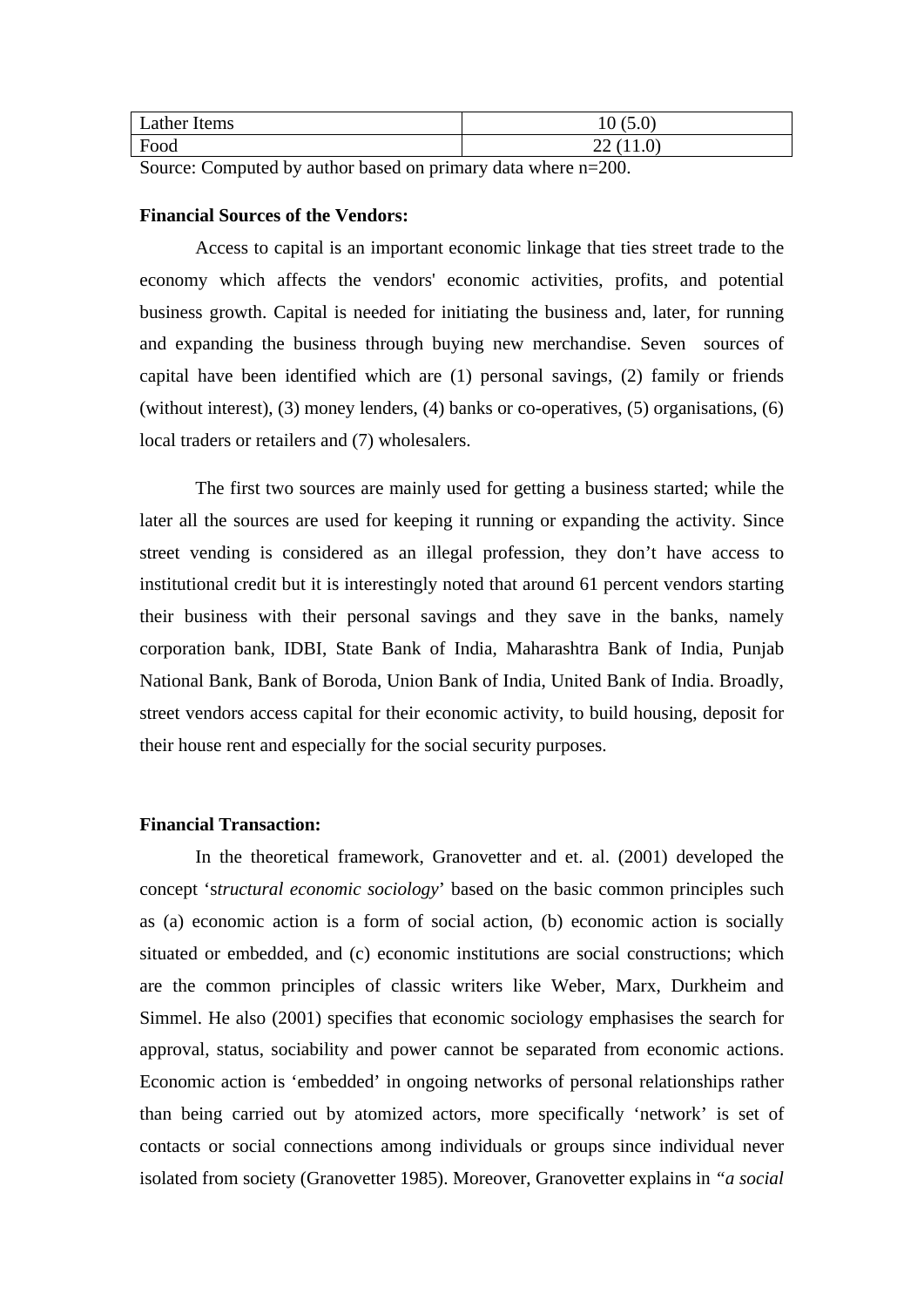*embeddedness approach"* (1985) that economic transactions become embedded in social relations that differentially affect the allocation and valuation of resources and financial markets. Broadly social embeddedness is defined as the degree to which commercial transactions take place through social relations and networks of relations that use exchange protocols associated with social, non commercial attachments to govern business dealings (Granovetter 1985; Uzzi 1997).

Now in the present context, the business activity of the street vendors is on daily turnover basis and they build 'trust' and 'good reputation' with their capital sources such as wholesalers, local traders and retailers. It is perceived that age of business, language and origin of the vendors matter to build 'trust' and 'reputation' even those who are borrowing at high rate of interest. It is noticed that vendors get hold of capital or they can borrow easily from the money lenders, wholesalers and local traders provided they belong to the same community and places. However, it takes time to build 'trust' and 'reputation' to access the capital those who are not belong to the same places and community. Hence, 'network' among community plays a vital role to build 'trust' and 'reputation' rather than caste and class communities. After good 'reputation' and 'trust', vendors even can borrow money from the wholesalers for other purposes namely social protection.

## **Organising towards Credit Accessibility for Street Vendors:**

Some of member based organisations force to state government to open the co-operative for economic activity. Co-operative credit society has been registered under the state government in Kandivali to provide loan for different purposes such as personal loan, educational loan and loan for their economic activity. Mumbai district co-operative bank help to provide loan to the co-operative. Co-operative gives loan to the member based organisation. There are many norms to be a part of the cooperative. Firstly, vendor should be a member of the union to get the benefit of cooperative. According to the rules and norms, one vendor can acquire maximum Rs. 30000 and s/he has to repay the amount within 36 months with reducible 14 percent rate of interest. Each vendor in the organisation gives money to the organisation according to volume of trade (it starts from Rs. 10 per day) and organisation accumulates money whereas this money plays as 'working capital' within members of organisations. Interestingly, each member of the organisation under this co-operative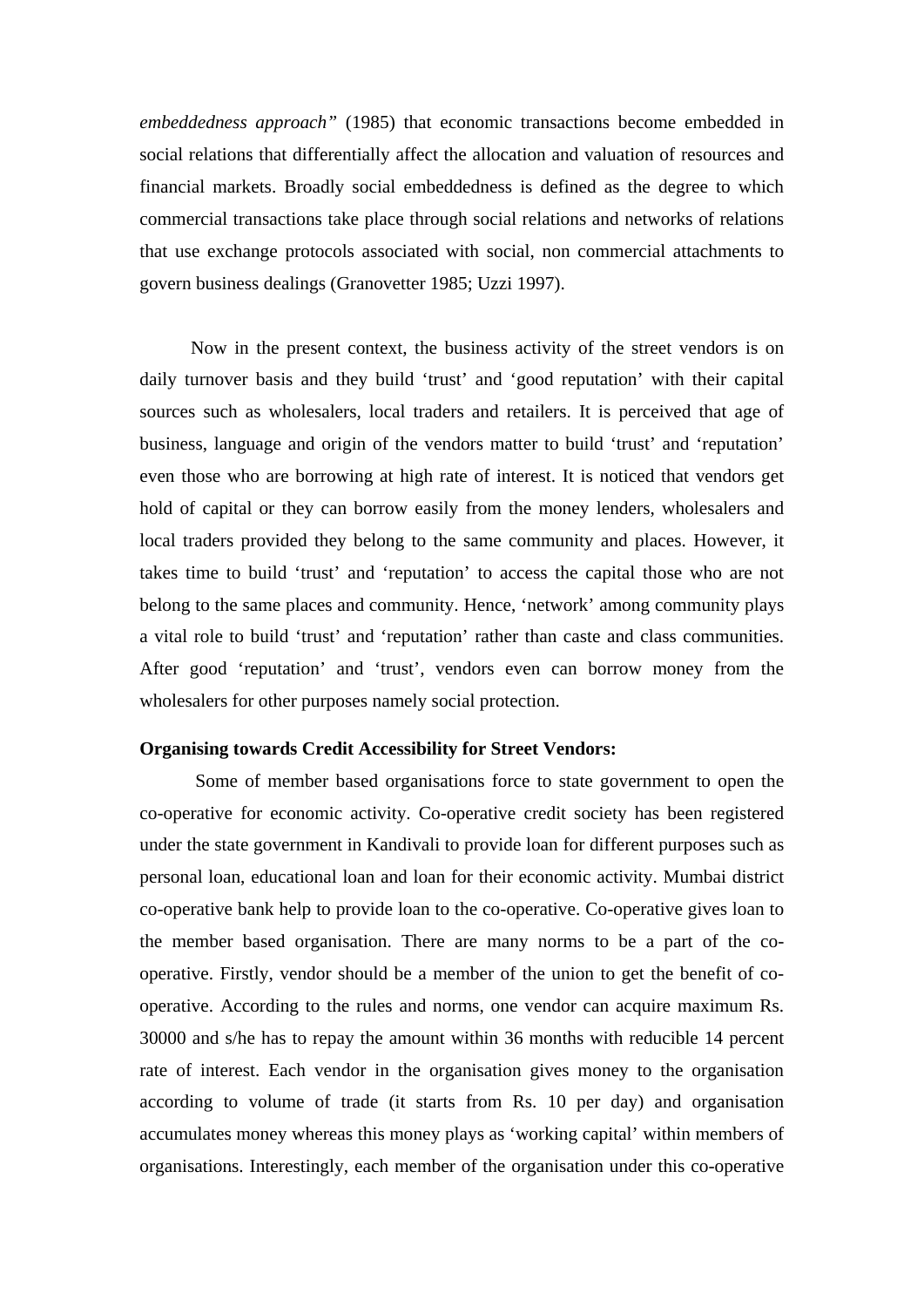is share holder of Rs. 10 of that co-operative. According to union member, this kind of co-operative is very successful. But interestingly, it is seen from the study that there are only around 2500 vendors are under this co-operative system those who are being benefited of co-operative as well as social security where as Mumbai contain 250000 street vendors (GOI 2004). According to union member, most of the vendors try to avoid all the rules and norms and hence they prefer private money lenders at high rate of interest.

# **VIII. CONDITIONS OF SOCIAL SECURITY AND THE ROLE OF MEMBER BASED ORGANISATIONS TO ORGANISE IT:**

Social security covers medicare, sickness, maternity benefits, employment injury, inability and survivor's benefits, old age pension etc (Jhabvala 2000; ILO 2000). Social protection policies in developing countries like India will almost certainly be concerned with reducing vulnerability and unacceptable levels of deprivation. Dreze and Sen (1991) try to distinguish two aspects of social security, where they describe the use of social means to prevent deprivation and vulnerability to deprivation. The centre of attention of the social security is to enhance and protect people's capabilities to be adequately nurtured, to avoid escapable morbidity and preventable mortality. The role of social security policies in developing countries must be extended to 'prevention' against increases in deprivation and the 'promotion' of better chances of individual development (Guhan, 1994). The social security programme in India can be segmented into two parts: one is protective social security measures, largely for the formal sector workers covering medical care and benefits consisting sickness, maternity, old age and so on so forth. On the other segment, promotional social security consists security towards self-employment, wage employment and provision for basic needs such as food, health and education, especially for unorganised sector workers. Thus, it should aim at the protection and promotion of both human and physical capital. If we see that ILO estimation, half of the world's population has no social security coverage and only one-quarter of world's population has adequate social security coverage (Ginneken 2003). In contrast, there are only around 8 percent of total workers covered in India. This is because about 92 percent of total workforce is employed informally. Nevertheless, vending profession is full of insecurity and uncertainty since they occupy road side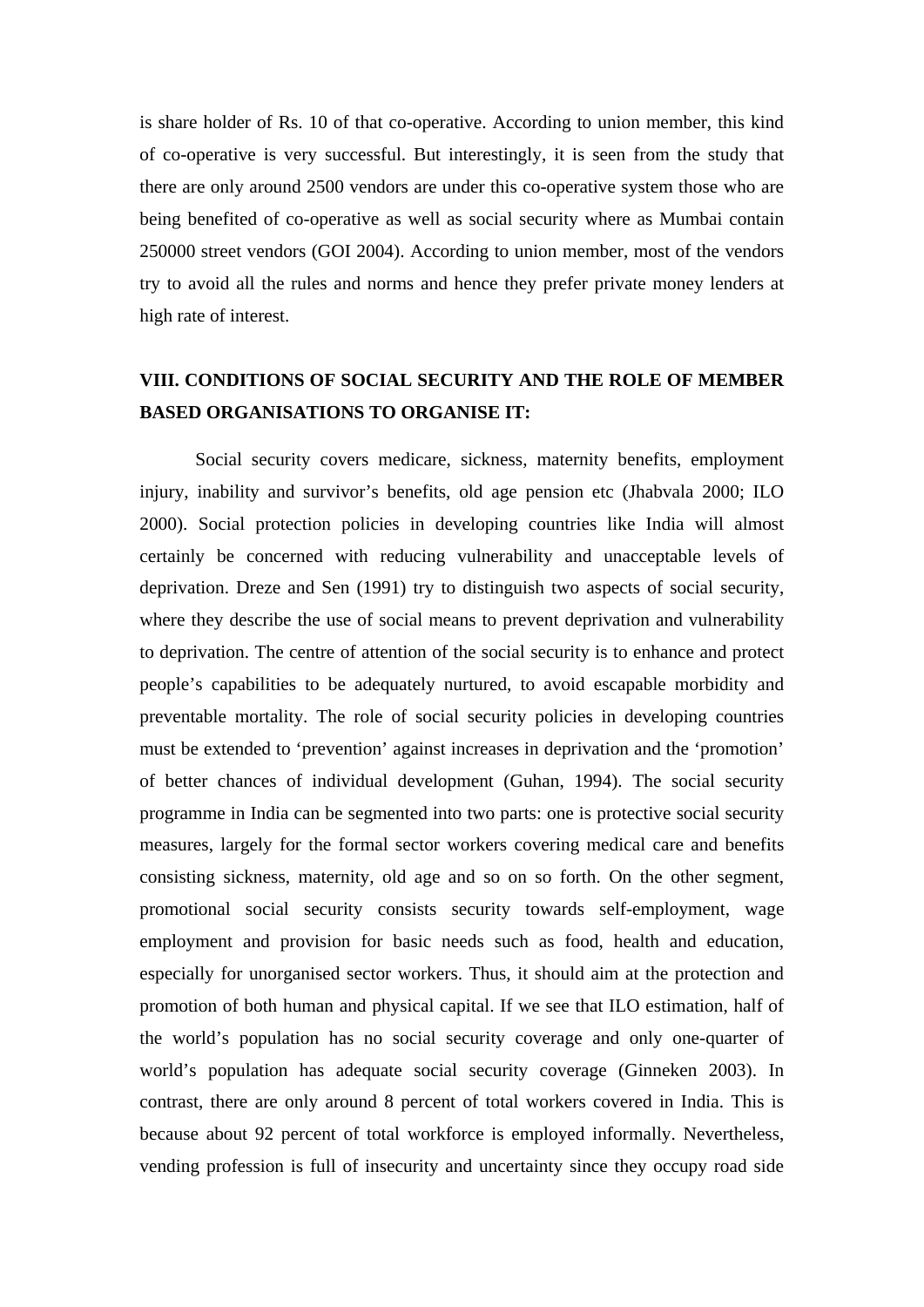and accidents occur at any time (Anjaria 2006). Since they do not have access any government assisted social security, they manage themselves. However, it is seen that around 88 percent street vendors don't know even the term 'social security'.

Around 62.5 percent vendors of total vendors manage by saving in banks, cooperatives where as 36 percent vendors they manage their social protection by borrowing from different sources at exorbitant rate of interest around 3-10 percent per month (table 5). Furthermore, some of the vendors are paying rate of interest on their indebtedness over the decade who borrowed for their social protection purposes. Impressively, it is perceived that 27 vendors (about 13.5 percent of the total) have life insurance policy.

| <b>Access to Social Security</b> | <b>Total No. Of Vendors (Percentage)</b> |
|----------------------------------|------------------------------------------|
| Saving in Bank and Co-operatives | 125(62.5)                                |
| Insurance                        | 27(13.5)                                 |
| Borrowing                        | 72 (36.0)                                |

Source: Computed by author based on primary data where n= 200

## **IX. INDEBTEDNESS OF STREET VENDORS:**

It is revealed from this present study that the purpose of borrowing is not only for their economic activities but they also borrow for their social security purposes. Thus, this section has pointed out that street vendors fall into debt trap due to high indebtedness. They have scarce resources, namely credit, for their trade and need to obtain credit since they have no access to credit from the formal financial institutions particularly for their economic activities (Bhowmik 2001; Jhabvala 2000). But this vending process works on a daily turnover basis and they are surviving successfully. They borrow money from different sources. Out of total sample (N=200), 161 vendors borrow money from different sources for different purposes namely, for their economic activity, housing, for their house rent and especially for the social security purposes. Around 44.72 percent of vendors (72 vendors out of 161 vendors) borrow money for their social protection purposes in terms of health care, medicine, maternity, accidents, child educations and so on where as 34.16 percent vendors borrow money for their economic activities. About 9 percent vendors borrow money for house rent as a deposit (Table 6).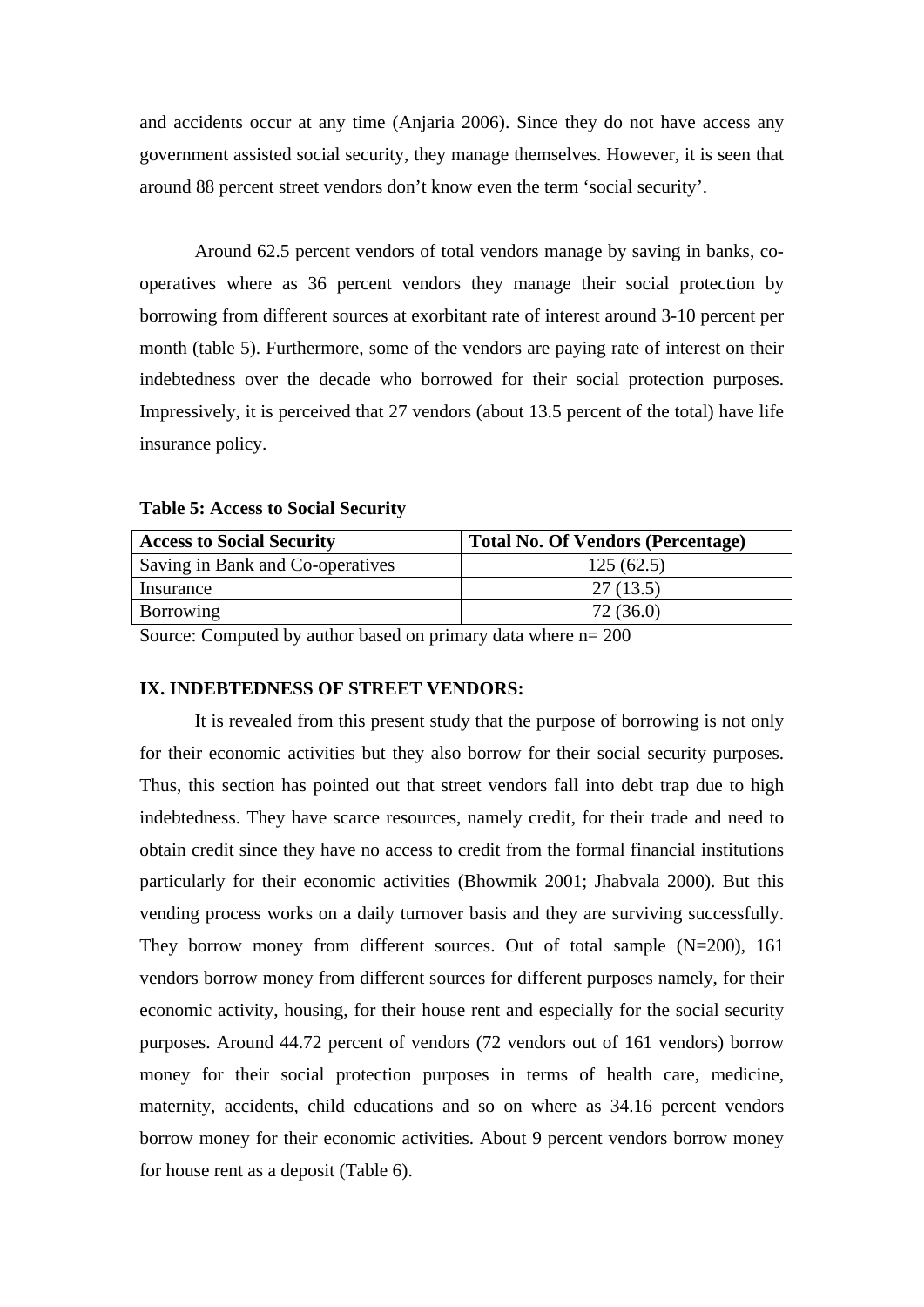| Table 6: Purposes Served by Borrowing: |  |  |  |  |
|----------------------------------------|--|--|--|--|
|----------------------------------------|--|--|--|--|

| <b>Purposes Served by Borrowing</b> | <b>Total No. Of Vendors (Percentage)</b> |
|-------------------------------------|------------------------------------------|
| <b>Business</b>                     | 55 (34.16)                               |
| Housing                             | 8 (4.97)                                 |
| House Rent (Deposit)                | 15(9.32)                                 |
| Send Money to Village               | 11(6.83)                                 |
| <b>Social Security</b>              | 72 (44.72)                               |

Source: Computed by author based on primary data where n=161

Around 51 percent of total vendors borrow money up to Rs. 1000 for their economic activities while 25.45 percent of total vendors borrow money in between 10001 to 20000 for their business and so on (table 7). There are two vendors out of 55 vendors, who borrow money for their economic activities from the wholesalers and money lenders at high rate of interest. Most of the cases, vendors borrow money for their activity from the wholesalers while wholesalers do not charge any rate of interest but they charge extra amount on the product and it is calculated that those vendors pay around 25-35 percent extra over the product of Rs. 100. Thus, most of the vendors prefer their transaction with the product suppliers in cash.

| <b>Business</b>  |                     | <b>Social Security</b> |                     |
|------------------|---------------------|------------------------|---------------------|
| <b>Amount of</b> | <b>Total Sample</b> | <b>Amount</b> of       | <b>Total Sample</b> |
| <b>Borrowing</b> | (Percentage)        | <b>Borrowing</b>       | (Percentage)        |
| $0-10000$        | 28 (50.91)          | 1000-20000             | 37 (51.39)          |
| 10001-20000      | 14(25.45)           | 20001-40000            | 6(8.33)             |
| 20001-30000      | 1(1.82)             | 40001-60000            | 15(20.83)           |
| 30001-40000      | 5(9.09)             | 60001-80000            | 1(1.39)             |
| 40001-50000      | 3(5.45)             | 80001-100000           | 6(8.33)             |
| 50001-60000      | 2(3.64)             | 100001-120000          | 4(5.56)             |
| 90001-100000     | 1(1.82)             | 120001 and Above       | 3(4.17)             |
| 100001 and Above | 1(1.82)             |                        |                     |
| Total            | 55 (100)            | Total                  | 72 (100)            |

**Table 7: Amount of Borrowing and Debt-Trap:** 

Source: Computed by author based on primary data

The main purposes of the social security are family healthcare and medicine, maternity benefits, child education, daughter marriage, accident that have been considered (see table 8). They encourage their children to continue their education. Most of the vendors borrow money for education fees, for computer purchase for their children because they prefer to send their children to english medium. Hence, they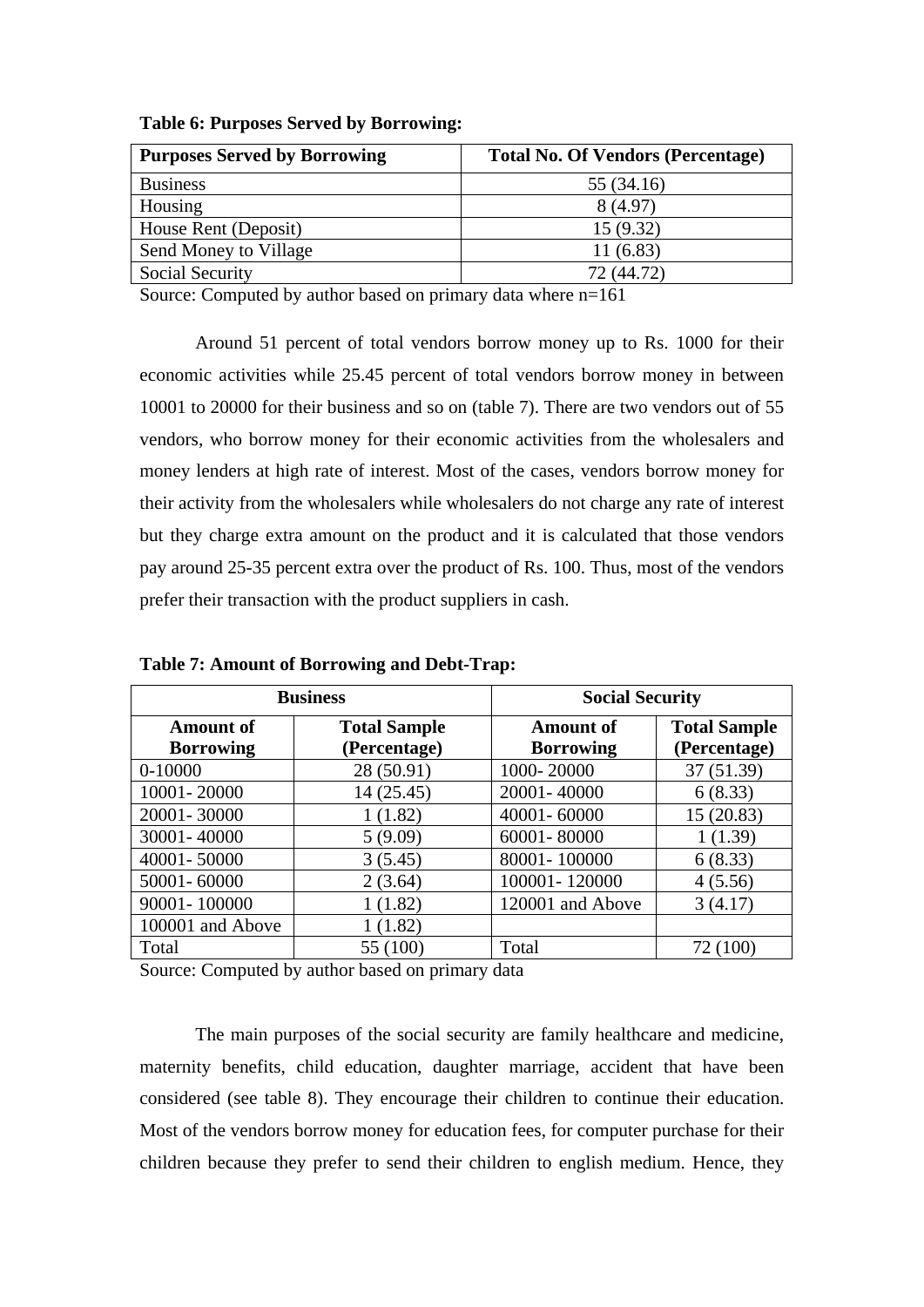borrow money every year from wholesalers or relatives or friends at high rate of interest.

| <b>Social Security Purposes</b> | <b>Total No. of Vendors (Percentage)</b> |
|---------------------------------|------------------------------------------|
| Family Healthcare and Medicine  | 22(30.56)                                |
| <b>Maternity Benefits</b>       | 5(6.94)                                  |
| <b>Child Education</b>          | 18 (25.00)                               |
| Daughter Marriage               | 7(9.72)                                  |
| Accident                        | 16(22.22)                                |
| Insurance                       | 4(5.56)                                  |

**Table 8: Social Security Purposes Served by Borrowing:**

Source: Computed by author based on primary data where n=72

Around 51 percent of total vendors borrow money between Rs. 1000 to Rs. 20000 for their medicine, insurance purposes while about 21 percent of total vendors borrow money in between 40001 to 60000 for their children's education. Moreover, table 8 shows that around 4 percent vendors' amount of borrowing is in between Rs. 150000 and Rs. 300000. These vendors borrow money either for accident or major operation purposes, namely cancer.

If we see the table 7, it is seen that the amount of borrowing for the purposes of social security is much higher and miserable than amount of borrowing of the purposes of their economic activities. Most of vendors (about 51 percent) borrow money for their economic activities up to Rs. 10000. Nonetheless, there are around 13 street vendors those who borrow money above Rs. 100000 (table 7) for their social security purposes while there are only 2 vendors (table 7) who borrow money about Rs. 100000 for the purpose of business.

It is seen from table 9 that around 36 percent of the vendors has already paid one time of their amount of borrowing. However, we can see that this amount of the interest paid is only for their social security purposes. Moreover, it is importantly perceived that one of the vendors borrowed Rs. 10000 to purchase medicine 10 years ago and he has been paying 5 percent rate of interest since last 10 years. Thus, it is estimated that he has paid around 14 times of total amount of borrowing.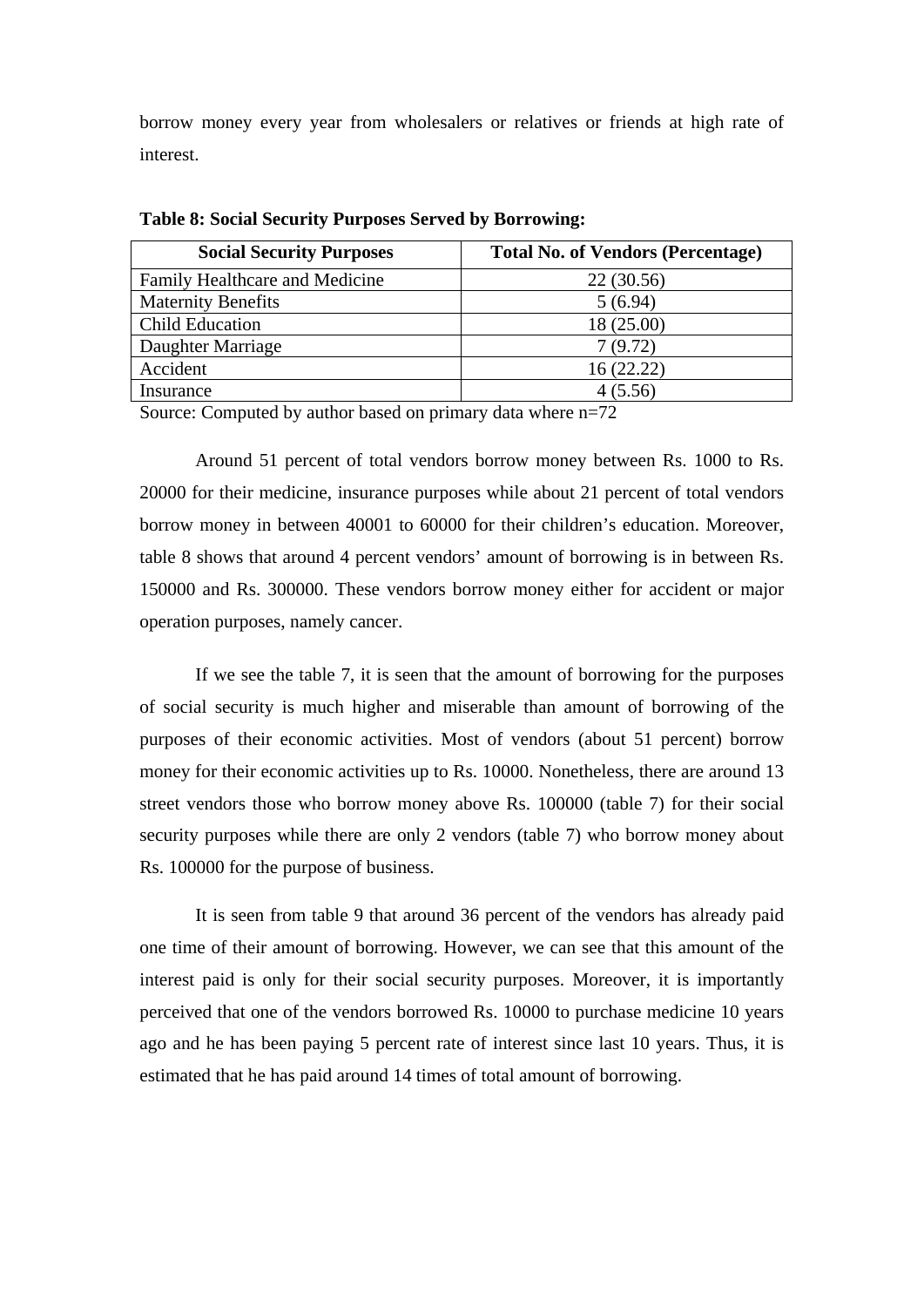| <b>Multiple of the Principal Amount</b> | <b>Total No. Of Vendors (Percentage)</b> |
|-----------------------------------------|------------------------------------------|
| 1-Time                                  | 26(36.11)                                |
| 2-Times                                 | 28 (38.89)                               |
| 3-Times                                 | 11(15.28)                                |
| 4-Times                                 | 4(5.56)                                  |
| 6-Times                                 | 2(2.78)                                  |
| 14-Times                                | (1.39)                                   |

**Table 9: Total Interest Paid as a Multiple of the Principal Amount** 

Source: Computed by author based on primary data where  $n=72$ 

 Similarly, about 39 percent and 15 percent of the vendors pay 2-times and 3 times of the amount of indebtedness respectively while around 6 percent and 3 percent pay 4 and 6 times of the with their rate of interest. Apart from loan for their economic activity, vendors borrow money from the wholesalers for their social security purposes also and they charge 2 to 5 percent rate of interest per month comparing less than other source of the borrowing. Thus, it can be said that these vendors (72 out of total 200) fall into debt trap due to not borrowing for their economic activity but also for their social security purposes while it is the duty of the state to protect them.

# **Organising Social Security by Organisations:**

 Active member based organisations force to adopt a social security scheme that gives multiple benefits to the members those who are unionised. For instance, social security scheme namely Janeshri Vima Yojana provided by Life Insurance Corporation of India (LICI) is very prolific in Kandivali. The scheme includes insurance coverage on health, house and property, accidental and natural death, and coverage for permanent and partial disability. This scheme is in the form of group insurance having with minimum 25 numbers of organisations. According to this scheme, members give annual premium. The annual premium of individual vendor is Rs. 50 which is very affordable even for poorest street vendors. Under this scheme, each vendor can get hold of Rs. 15000 to Rs. 75000 for accidental purposes and vendor's family will get Rs. 75000 after his/her death. Moreover, this scheme covers scholarship for children education of vendor. According to this scheme, maximum two children of each vendor can be benefited and each child can get Rs. 1200 per year as scholarship. One member based organisation in Kandivali help to manage money for one vendor's son to pursue his higher study. But, this study also reveals that there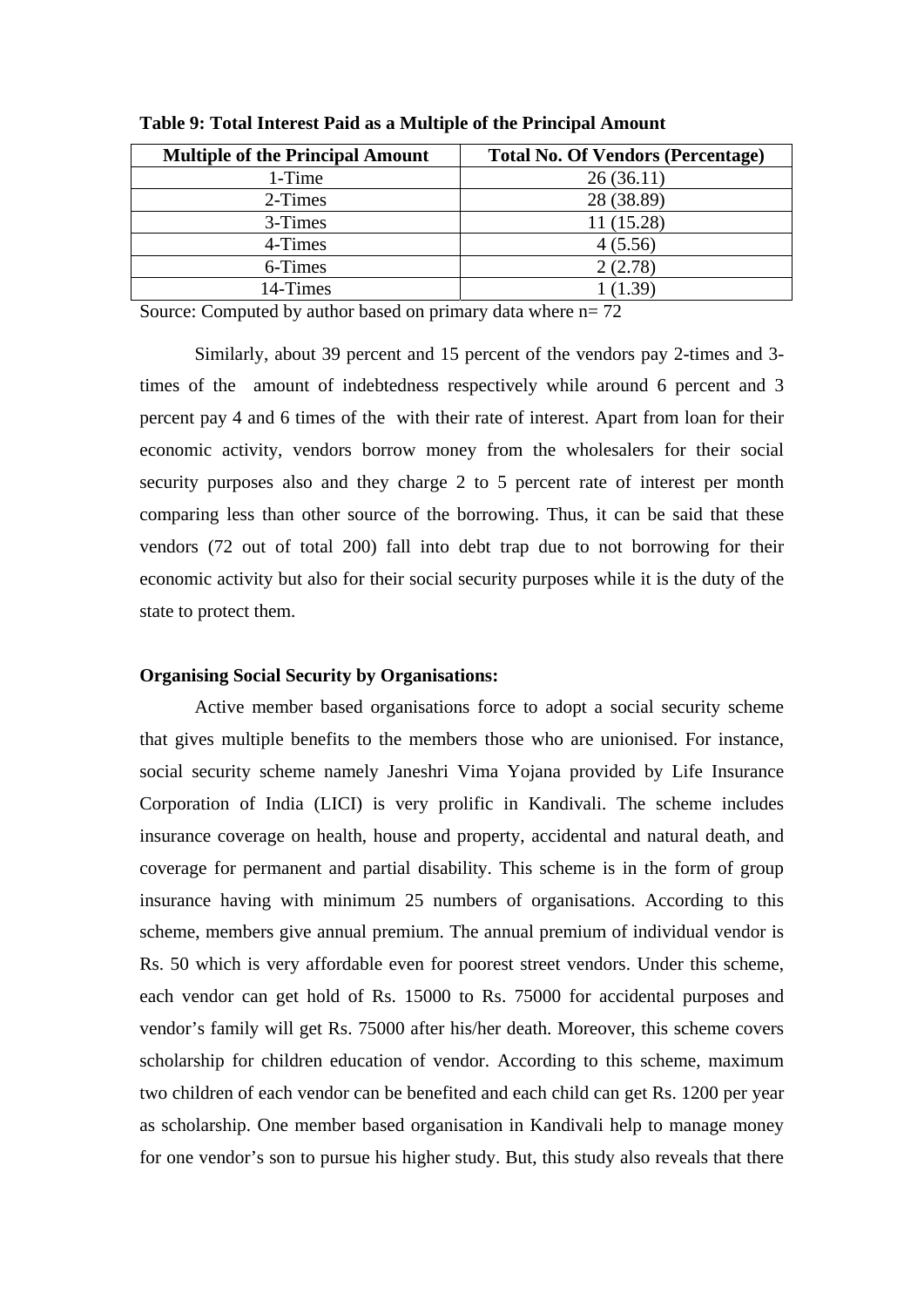are few vendors those who are benefited from this scheme because very few number of street vendors are unionised in Mumbai.

## **X. WORKING CONDITIONS OF STREET VENDORS:**

The majority of urban informal workers live in poor areas, lack of basic health and welfare services and social protection and work in an unhealthy and unsafe working environment. This group of workers also stay at slum area in Mumbai and they don't have adequate space for living. Vulnerability to diseases and poor health result from a combination of undesirable living and working conditions. Working condition in terms of working hour is very miserable. It is discussed in previous section that vendors those who sold raw material namely vegetable vendors, fruit vendors have good profit margin. But their working condition is miserable. They start their activity from 5 am in the morning to till around 12 o'clock at night and they work around 365 days in a year and most of the vegetable vendors are women.

## **Security of Work:**

The basic problem of street vendors is that the right to existence in urban informal sector because this vending profession is considered as illegal although it is estimated that around 2.5 percent of the total urban poor survive and succeed by working in this occupation in India (GOI, 2004). As per as Article 19(1) (g) of the constitution stated that street vendors are recognised as workers. The Supreme Court in the Sodhan Singh versus NDMC (1989)<sup>7</sup> case ruled that: *"If properly regulated according to the exigency of the circumstances, the small traders on the sidewalks can considerably add to the comfort and convenience of the general public, by making available ordinary articles of everyday use for a comparatively lesser price. An ordinary person, not very affluent, while hurrying towards his home after a day's work can pick up these articles without going out of his way to find a regular market. The right to carry on trade or business mentioned in Article 19(1)g of the Constitution, on street pavements, if properly regulated cannot be denied on the ground that the streets are meant exclusively for passing or re-passing and no other use".* But they are typically treated as encroachers of public space. Licensing intends

<sup>&</sup>lt;sup>7</sup> See <u>http://nceus.gov.in/Street%20Vendors%20policy.pdf</u> (pp 3-4).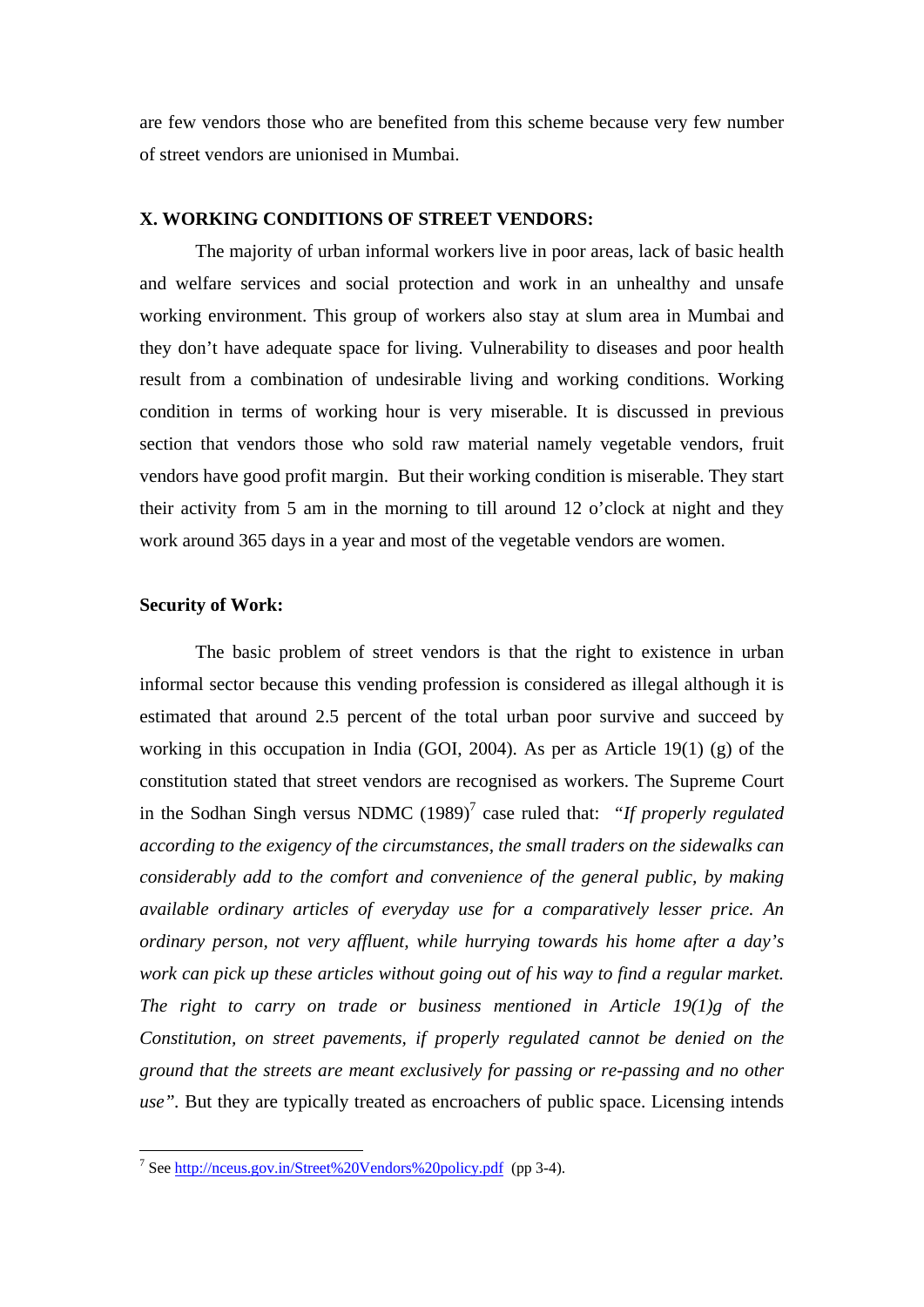to reduce harassment, and evictions by local authorities and local police. But this study explores that all vendors are unlicensed. Hence, their job is uncertain and insecure.

## **Safety at Work Place:**

Street Vendors are not trying only to earn a livelihood but also provide valuable services to the urban population. Thus, it is the duty of the State to protect the right of this segment of population to earn their livelihood since article 39 (a) of constitution stated that *'any citizens, men and women, have equal right to an adequate*  means of livelihood<sup>'8</sup>. Thus, the 'decent work' is the fundamental rights of any workers or citizens. But ground reality is different. They are considered as unlawful and eye sore entities. As a consequence, they face constant harassment by local Police and Municipal Authorities at work place. However, they are forced to bear some additional burden of harassment and bribes and other various elements. It is calculated from this study that each street vendor pays 15 to 20 percent of their daily income as bribes to local police and BMC.

## **Role of member based organisations:**

These unions are mainly localized bodies and most of these unions or associations are member based organizations. There are very less number of member based organisations in Mumbai. Moreover, there are very few active hawkers' union out of it. Since the street vendors have no legal permission to survive, the main role of these organizations is to negotiate with local authorities such as municipal corporations, local police stations for occupying public space to sustain their activities. These organizations also help to set up welfare board and labour commission for their social security and co-operatives for their access to credit for their economic activities and loans namely, personal loans, and educational loans. Organisations try to provide licence to legalise them. Thus, they approach to the authority for licensing for the street vendors. Organisation acts as intermediaries between individual street trader and local authority. But, the number of hawkers' union in Mumbai is very less.

## **XI. CONCLUDING REMARKS:**

<sup>&</sup>lt;sup>8</sup> See http://nceus.gov.in/Street%20Vendors%20policy.pdf (p 10).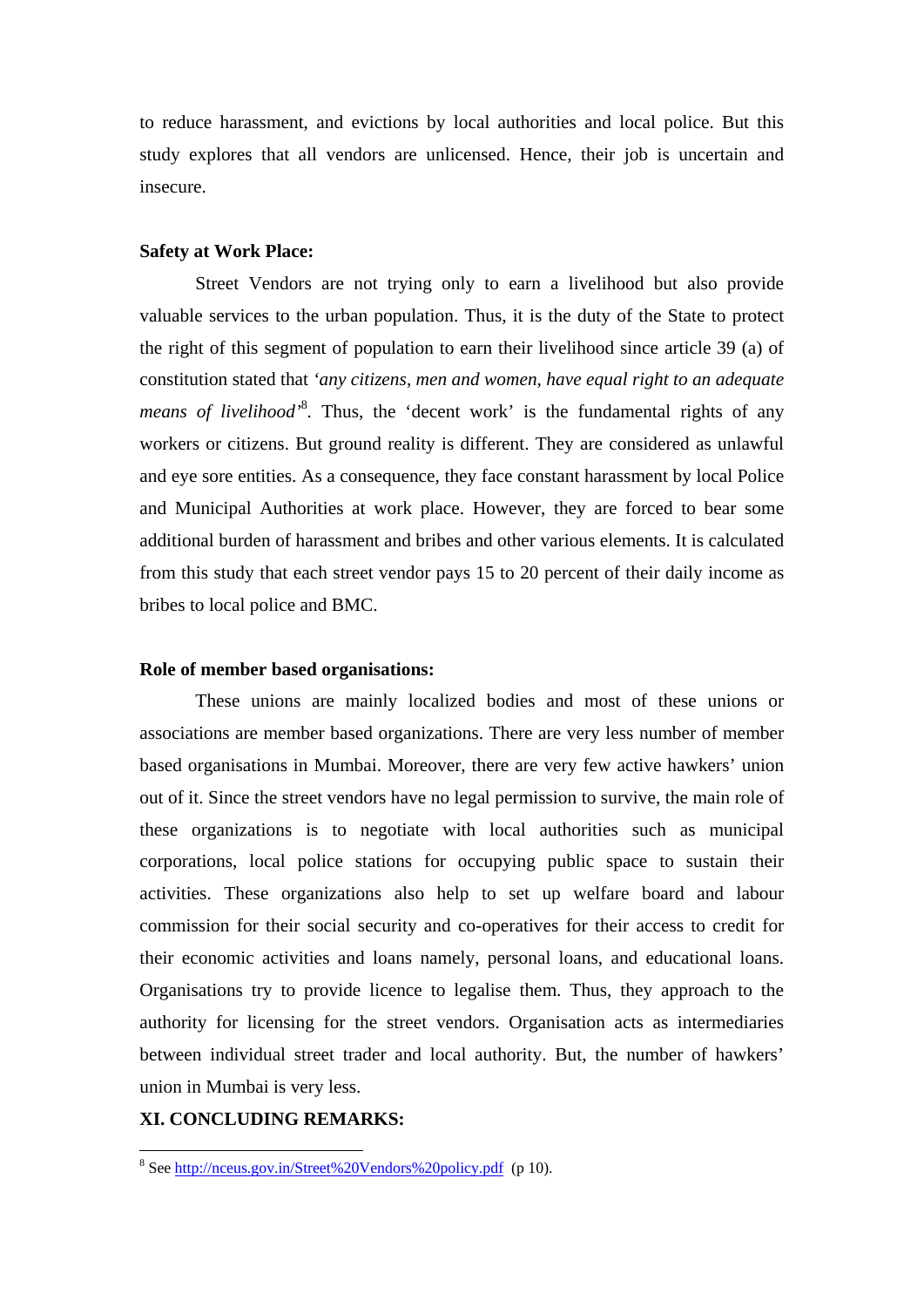The coinage "street vendors" have become an indispensable organ of and synonymous to urban culture. It has influenced the psyche of the "urban culture" *per se*. But street vendors face some constraints such as lack of access to credit, adequate infrastructure, sufficient social security coverage and many other resources as other activities within the informal sector though they play very important actors in the urban informal economy by generating employment and supporting urban poor as well rich. The study reveals that the street vendors depend on the money lenders for credit accessibility as well as for social security purposes. Interestingly, the result shows that the street vendors are also forced to borrow at exorbitant rate of interest more so for the social security purposes that lead them to fall into a debt-trap situation, which is a matter of a deep concern. This study also reveals that around 100 percent vendors need social protection. All vendors are surviving either by their savings or by borrowing from other at high rate of interest. Thus, it can be said that social security is the basic needs. The study also reveals poor working condition in terms of excessive working hours in a day in addition to unhealthy and unsafe conditions at work place. However, National Policy (2004) has initiated and recommended many issues. But the problem is not with policy recognition because this policy already has highlighted the important problems and provided very specific recommendations. Thus, the problem is that after three years of policy notification, these recommendations remained on the paper and are not implemented so far. As their importance of urban informal sector, different NGOs, SHGs, Co-operatives through SEWA and NASVI are coming forward by providing social security and many other basic requirements but the numbers are very few. It is also can be said that some of the associations directly and some of them are indirectly regulating the concept of the 'decent work' by providing them decent working life and decent working environment. Thus, it can be concluded from the result that 'decent work deficit' in terms of access to formal financial institution, social protection and occupational wellbeing in this group of workers in Mumbai. This 'deficit' can be reduced by providing social security, better occupational environments in terms of safety and healthy work place; work security; accessing formal credit institutions; and through strong social dialogue by unions or any other member based organisations.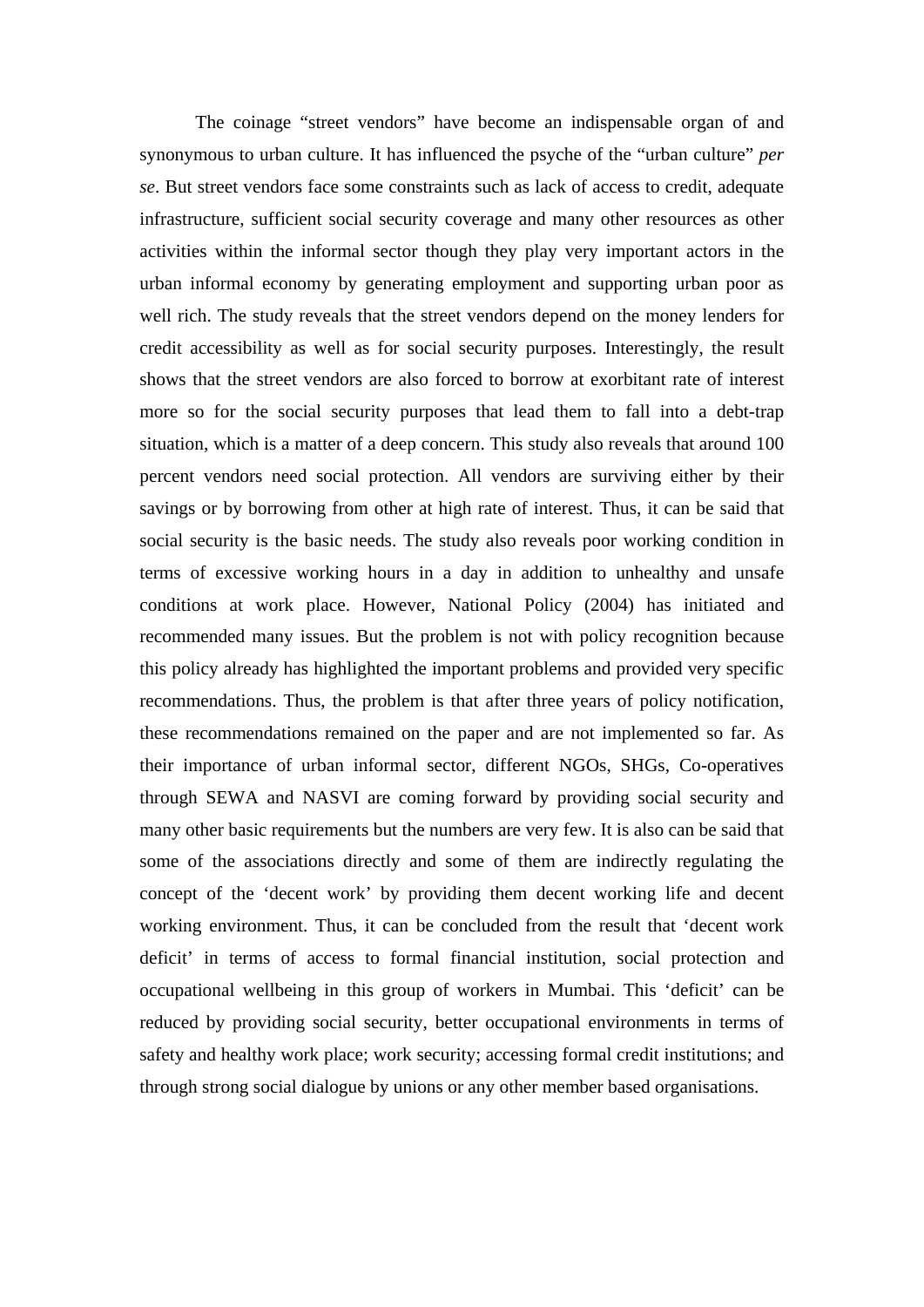## **REFERENCES:**

Agresti, A and Finlay, B (1997). *Statistical Methods for the Social Sciences,* 3rd Edition, Prentice Hall: Upper Saddle River, New Jersey 07458.

Ahmed, I (2003). "Decent Work and Human Development", *International Labour Review,* Vol. 142, No. 2.

Ahuja, R. (2006). *Research Methods,* Rawat Publications: New Delhi.

Anjaria, Sapiro J. (2006). "Street hawkers and Public space in Mumbai", *Economic and Political weekly*, May 27, pp 2140-46.

Bescond, D; Chataignier, A and Mehran, F (2003). "Seven Indicators to Measure Decent Work: An International Comparison", *International Labour Review*, Vol. 142 (2003), No. 2.

Bhowmik, S. K. (2001). "Hawkers in the Urban Informal Sector: A Study of Street vendors in Seven Cities". *National alliance of street Vendors in India (NASVI).*  www.streetnet.org.za/English/page10.htm

Bhowmik, S. K. (2007). "Street Vendors in Urban India: The Struggle for Recognition", in A Morales and J. Cross (Eds.), *Street Entrepreneurs: People, Place and Politics,* pp 92-107, New York, Routledge.

Chen, M.A., Jhabvala, R., Lund, F. (2002). *Supporting Workers in the Informal Economy: A Policy Framework,* Employment Sector, International Labour Organisation.

Drèze J, Sen A K. 1991. "Public Action for Social Security: Foundations and Strategy" in Ahmad E, Drèze J, Hills J, Sen A K (Eds.), *Social Security in Developing Countries*, Clarendon Press, Oxford.

Ghai, Dharam (2003). Decent Work: Concept and Indicators, *International Labour Review,* Vol. 142, No. 2.

Ginneken, W.V. (2008). "Extending Social Security: Policies for Developing Countries", *International Labour Review*, Vol.142, No. 3.

Granovetter, M. (1985). "Economic Action and Social Structure: The Problem of Embeddedness". *The American Journal of Sociology*, Vol. 91, No. 3 (Nov., 1985), pp. 481-510.

Guhan S. (1994). "Social Security Options for Developing", Countries *International Labour Review*, Vol. 133, No. 1.